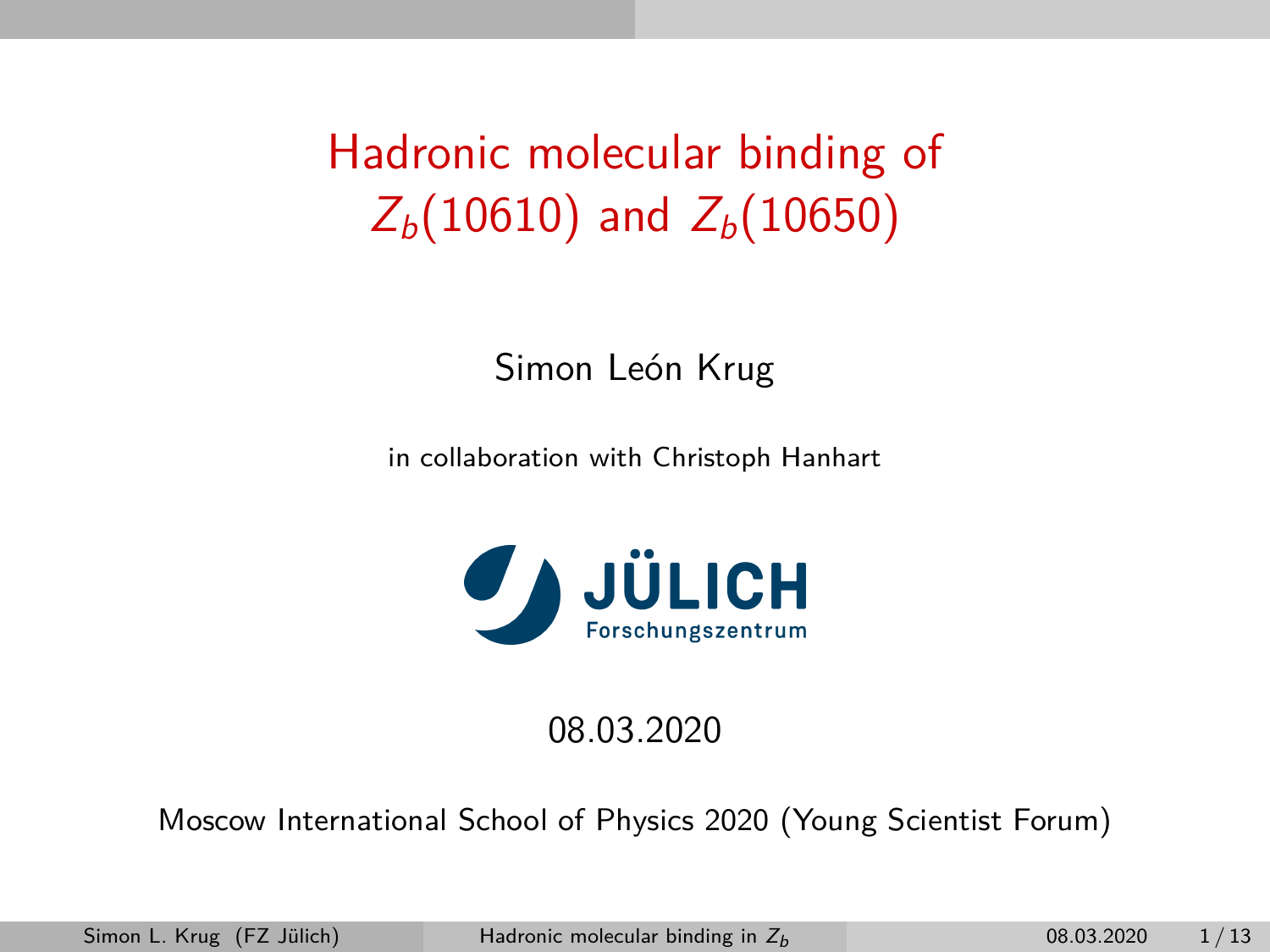## Table of Contents





[Effective field theory](#page-15-0)

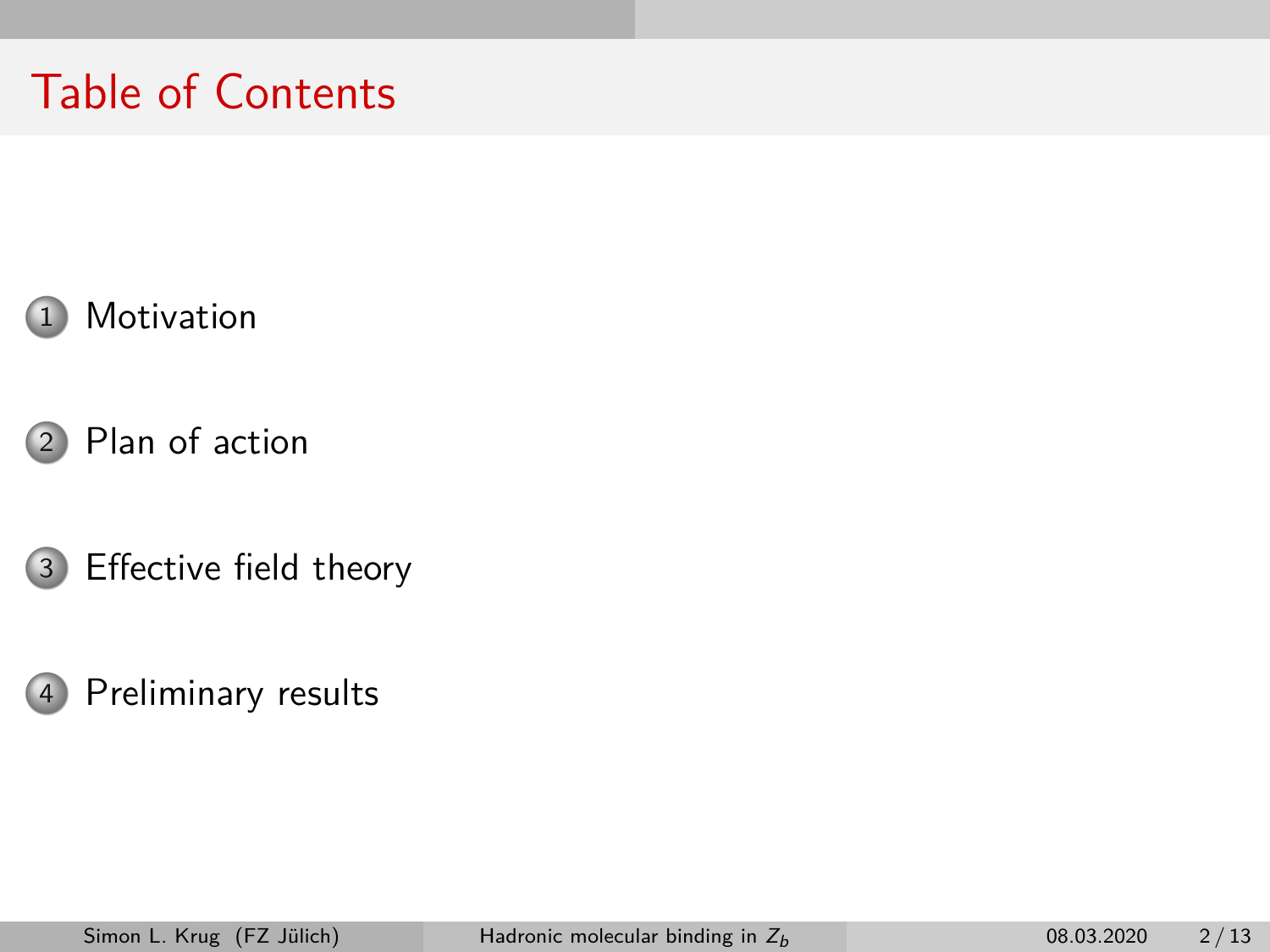#### <span id="page-2-0"></span> $\circ$  Z<sub>b</sub>(10610)/Z<sub>b</sub>(10650):

- Both masses close to  $BB^*/B^*B^*$  threshold.
- $J^{PC}=1^{+-}$  is possible with  $B^{(*)}\bar{B}^{(*)}$  pair.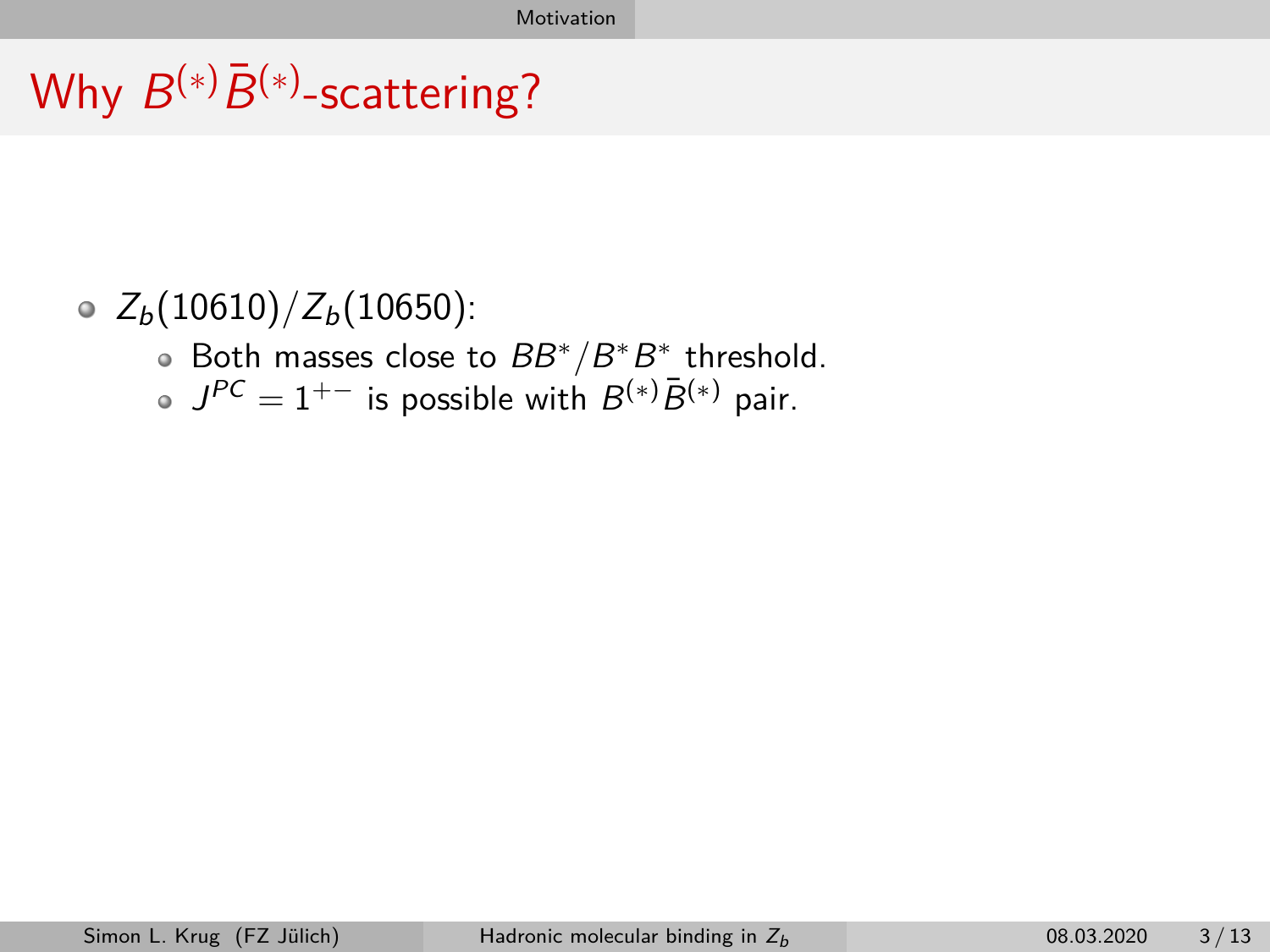#### $\circ$  Z<sub>b</sub>(10610)/Z<sub>b</sub>(10650):

- Both masses close to  $BB^*/B^*B^*$  threshold.
- $J^{PC}=1^{+-}$  is possible with  $B^{(*)}\bar{B}^{(*)}$  pair.
- Interested in potential of  $B^{(*)}\bar{B}^{(*)}$  pair.
- Applicable to  $D^{(*)}\bar{D}^{(*)}$  (any pair of heavy mesons).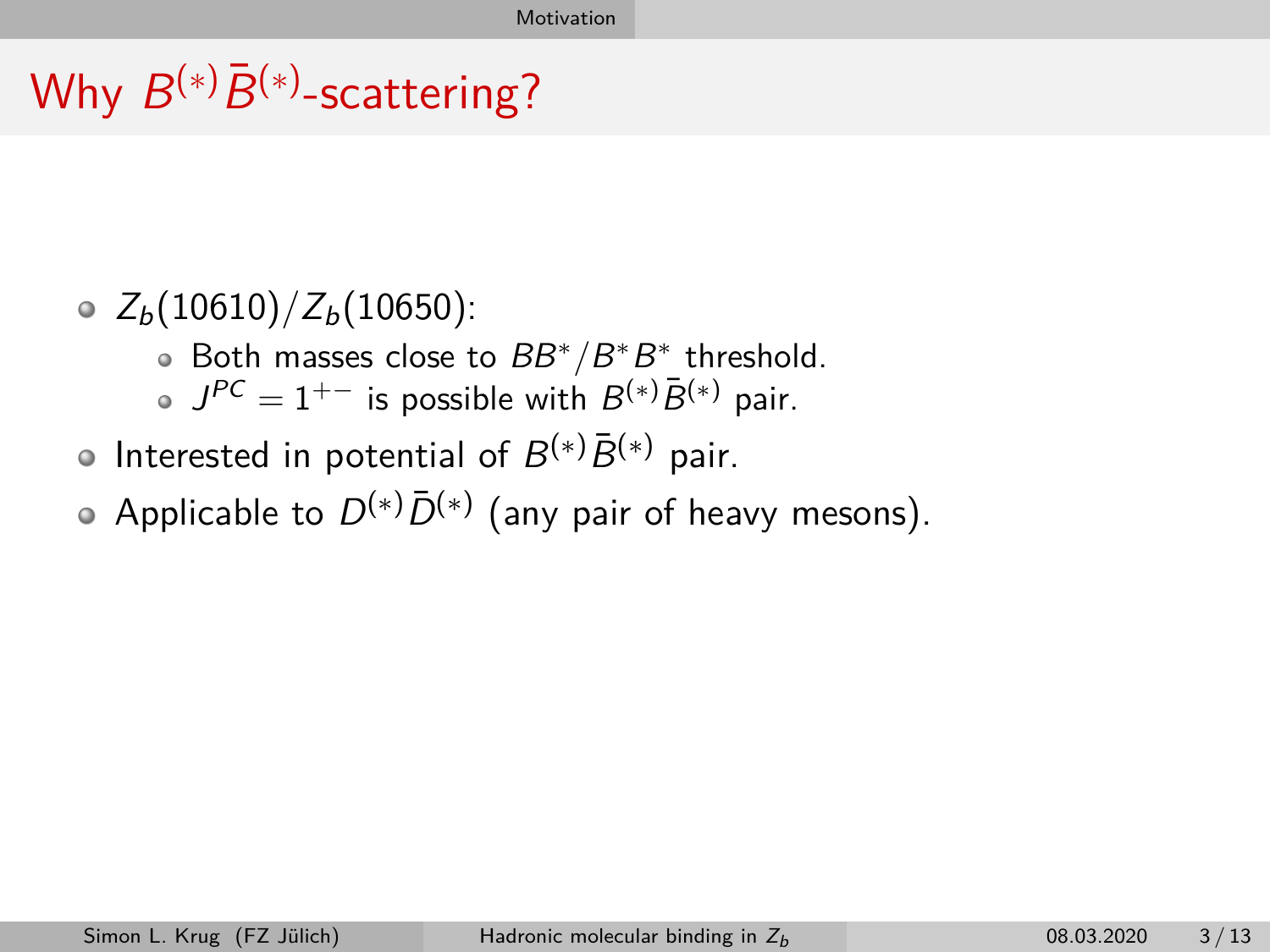- $\circ$  Z<sub>b</sub>(10610)/Z<sub>b</sub>(10650):
	- Both masses close to  $BB^*/B^*B^*$  threshold.
	- $J^{PC}=1^{+-}$  is possible with  $B^{(*)}\bar{B}^{(*)}$  pair.
- Interested in potential of  $B^{(*)}\bar{B}^{(*)}$  pair.
- Applicable to  $D^{(*)}\bar{D}^{(*)}$  (any pair of heavy mesons).

 $\Rightarrow$  Is there hadronic binding between  $B^{(*)}$  and  $\bar{B}^{(*)}$ ?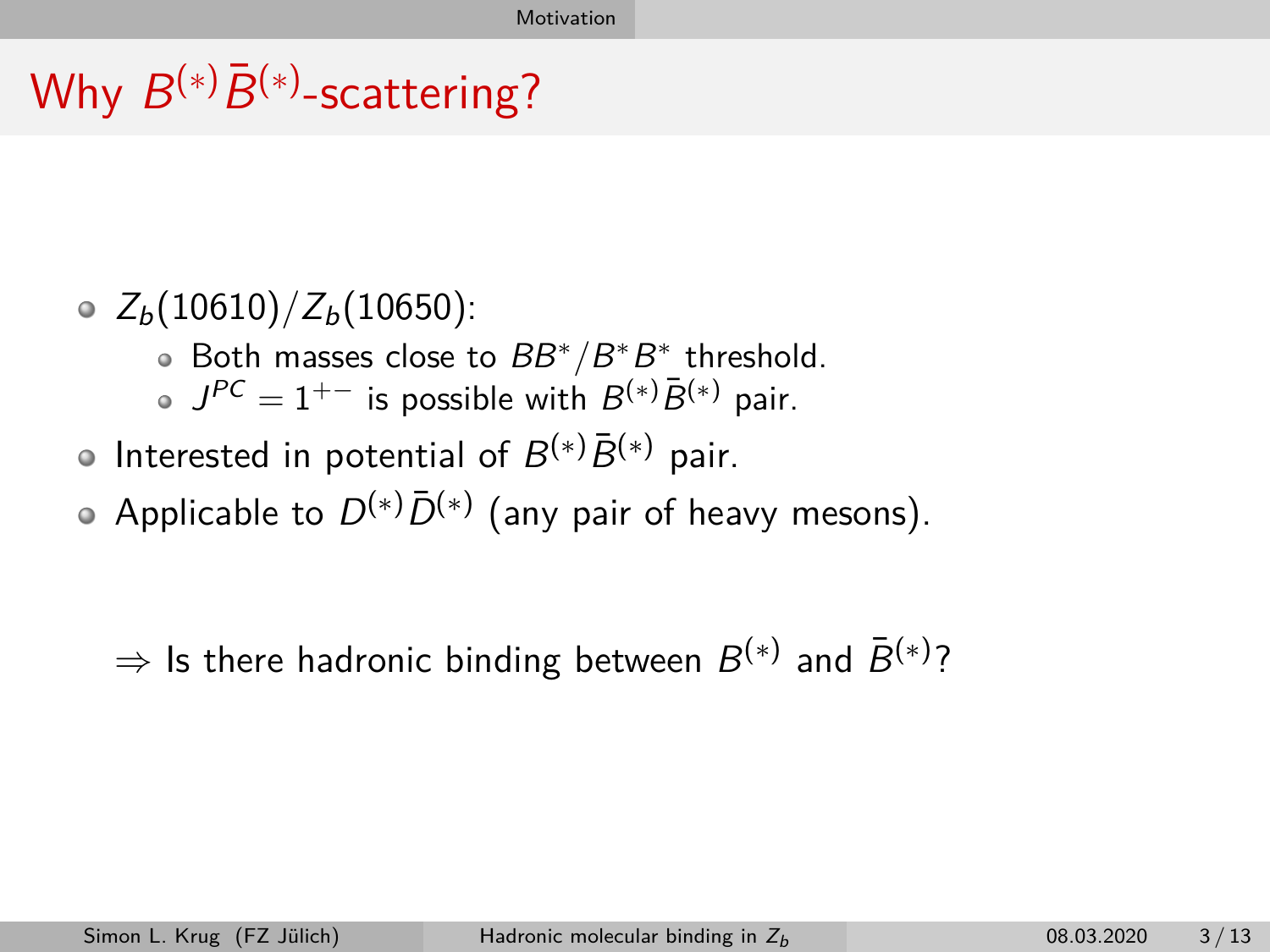- $\circ$  Z<sub>b</sub>(10610)/Z<sub>b</sub>(10650):
	- Both masses close to  $BB^*/B^*B^*$  threshold.
	- $J^{PC}=1^{+-}$  is possible with  $B^{(*)}\bar{B}^{(*)}$  pair.
- Interested in potential of  $B^{(*)}\bar{B}^{(*)}$  pair.
- Applicable to  $D^{(*)}\bar{D}^{(*)}$  (any pair of heavy mesons).

 $\Rightarrow$  Is there hadronic binding between  $B^{(*)}$  and  $\bar{B}^{(*)}$ ?  $\Rightarrow$  T-matrix?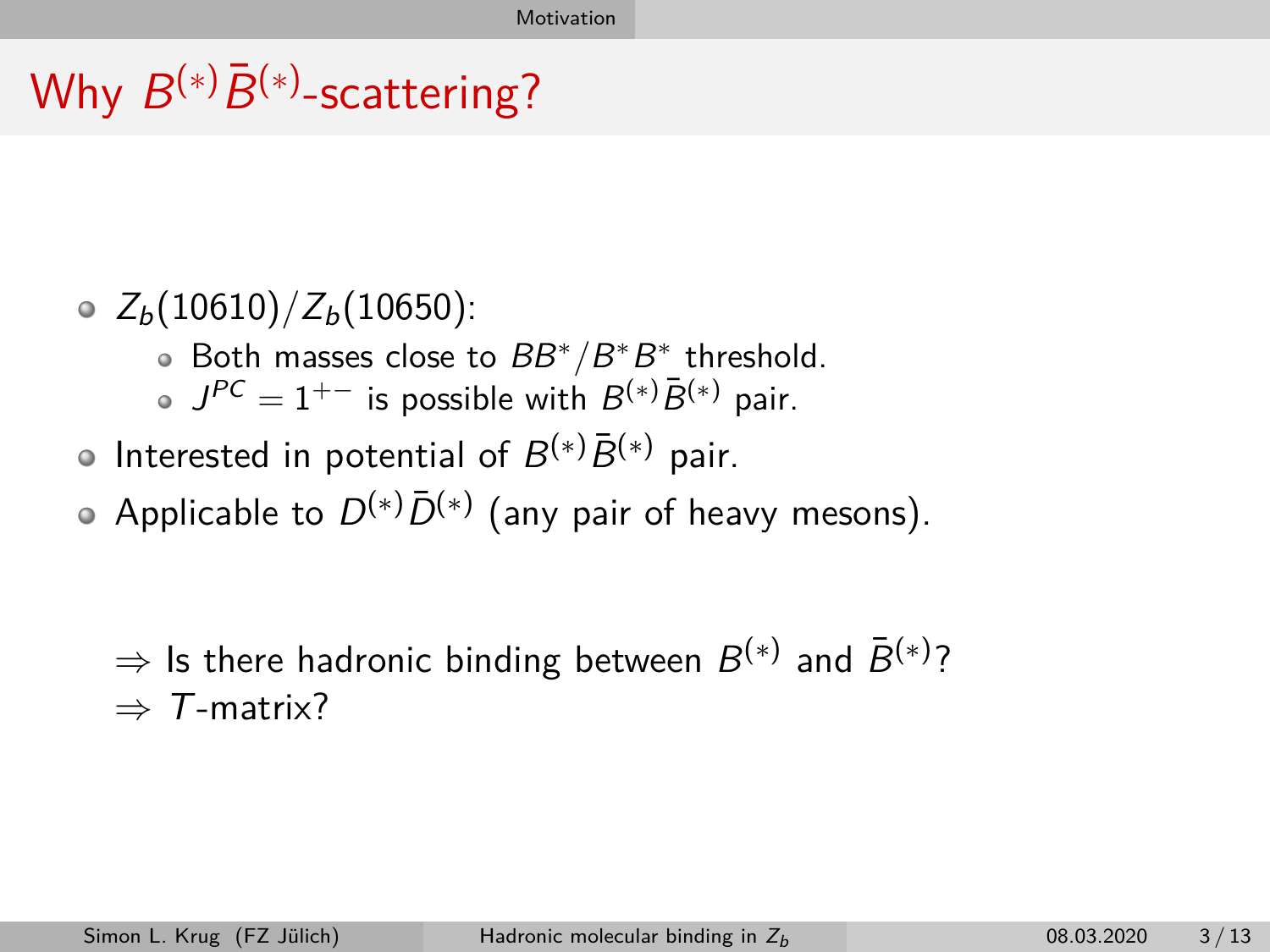#### State of the art

Fit of  $LO$  + incomplete NLO to experimental data. Error bars represent a statistical error of 1*σ*. [Wang et al., [2018\]](#page-30-1)

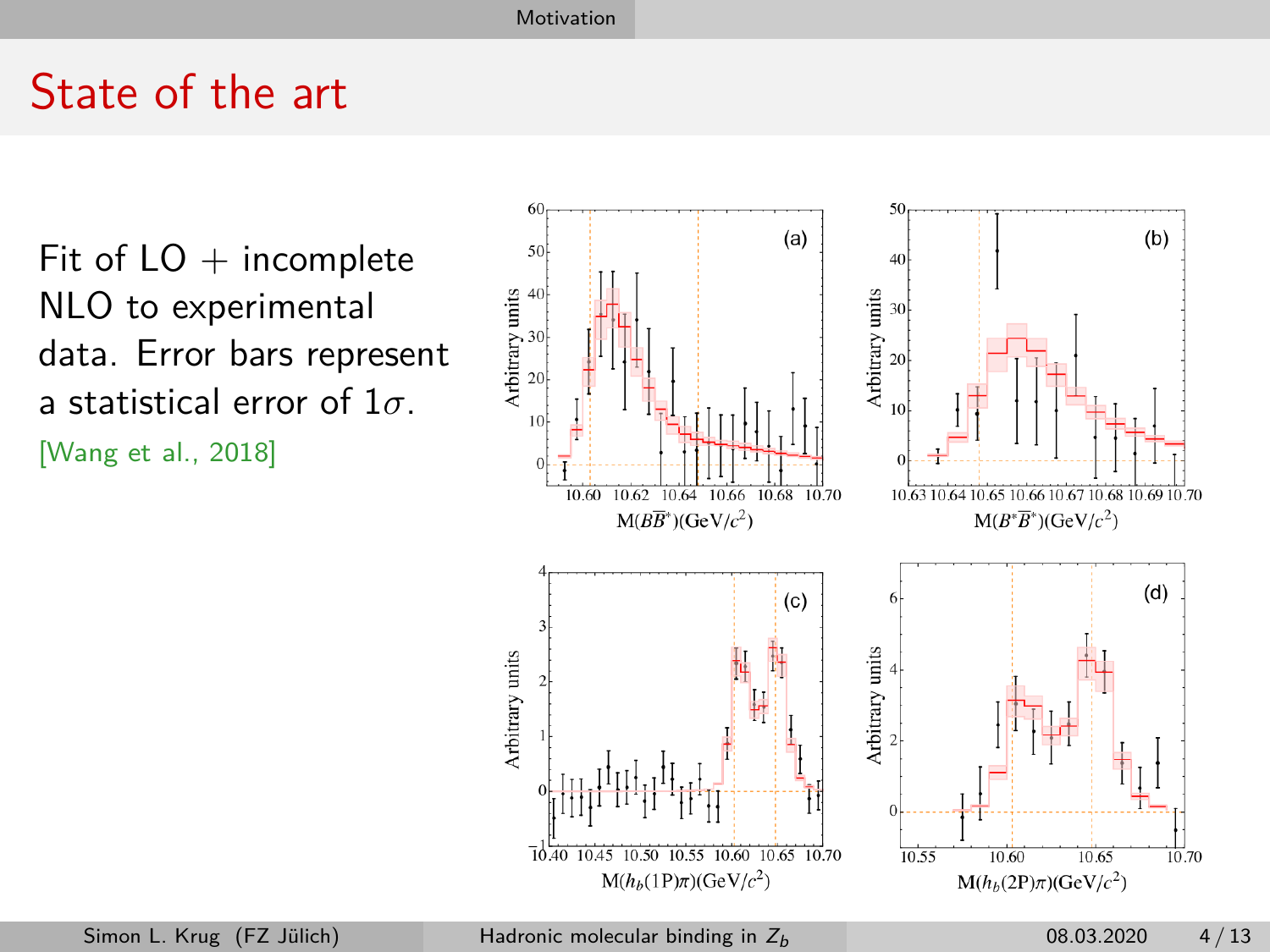#### State of the art

Fit of  $LO$  + incomplete NLO to experimental data. Error bars represent a statistical error of 1*σ*. [Wang et al., [2018\]](#page-30-1)

 $\Rightarrow$  Is there evidence that the chiral expansion at NLO converges sufficiently fast?

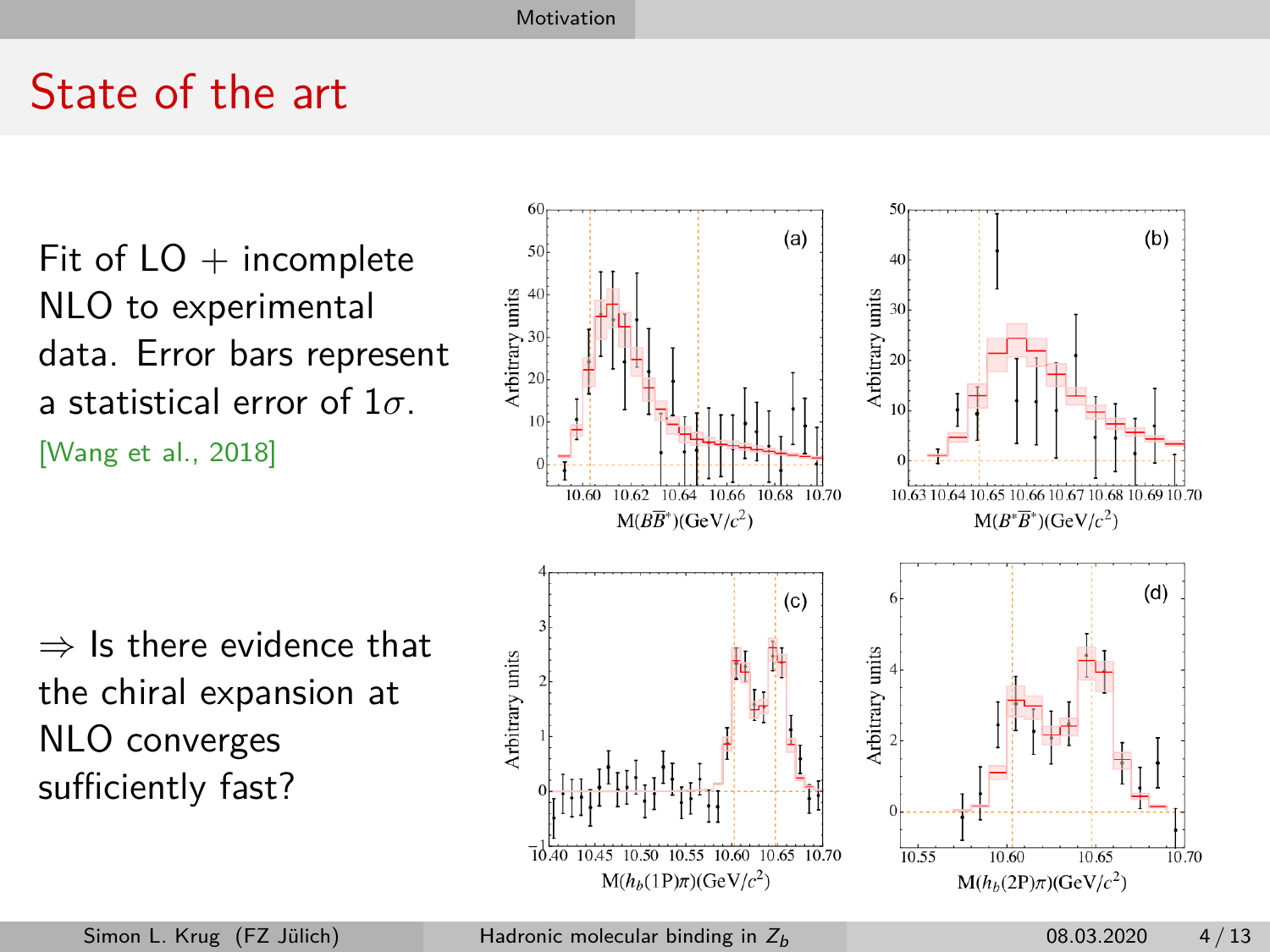## <span id="page-8-0"></span>Lippmann-Schwinger equation (1)

• From scattering theory: Extract  $T$  perturbatively with Lippmann-Schwinger equation:

$$
T=V-VGT
$$

- T: Scattering amplitude
- G: Propagator
- V: Potential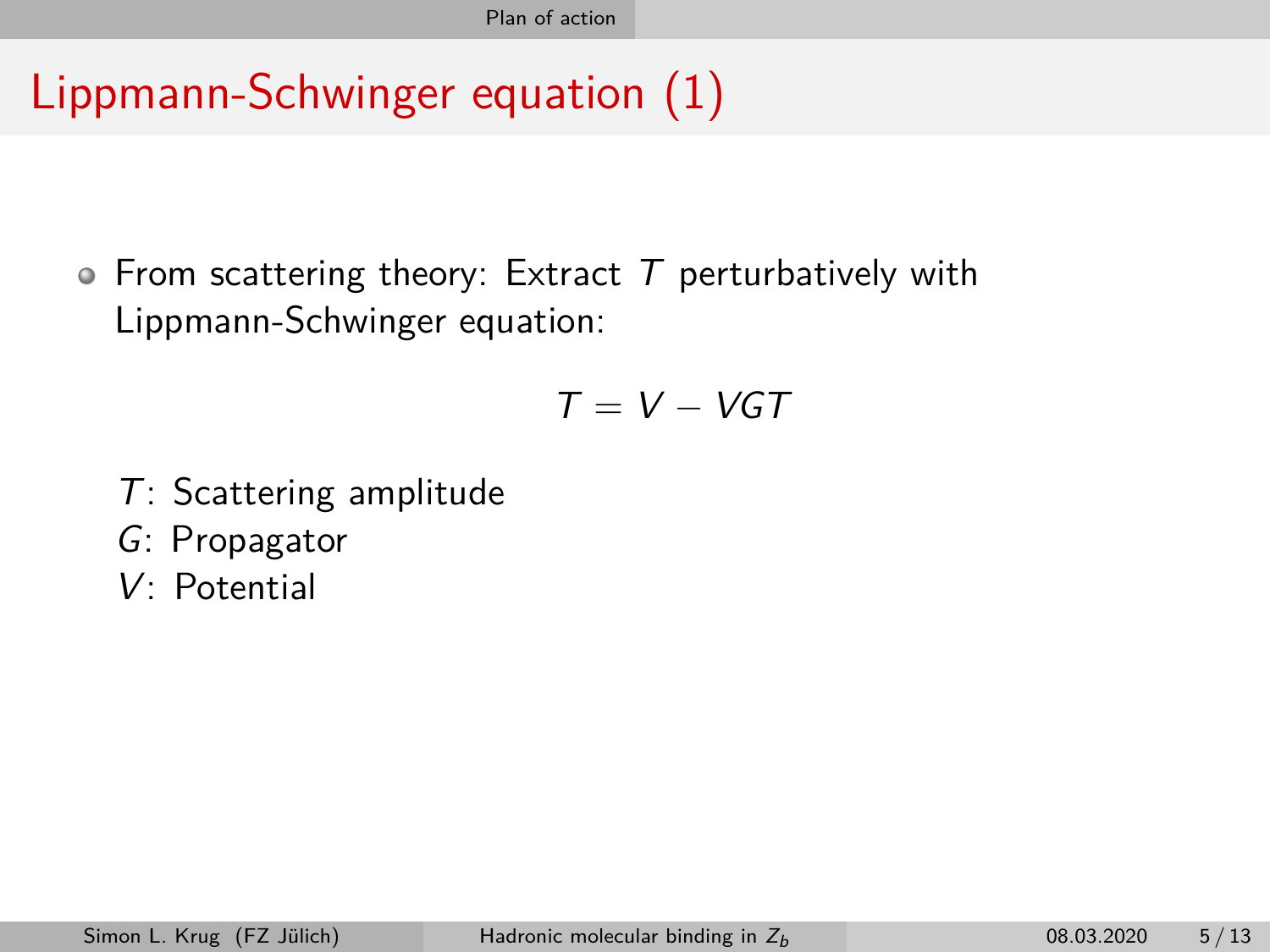# Lippmann-Schwinger equation (1)

• From scattering theory: Extract  $T$  perturbatively with Lippmann-Schwinger equation:

$$
T = V - VGT
$$

- T: Scattering amplitude
- G: Propagator
- V: Potential

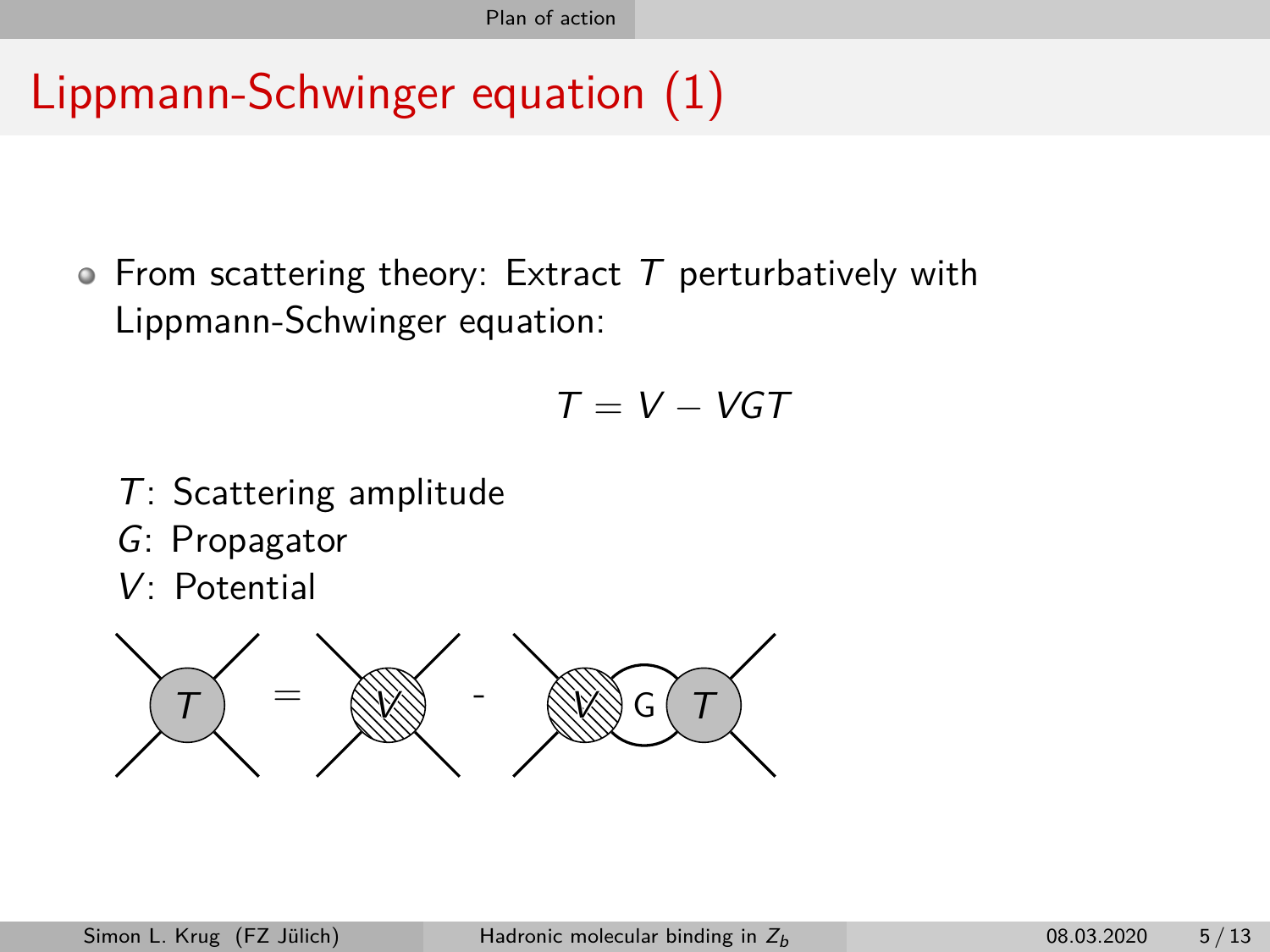## Lippmann-Schwinger equation (1)

• From scattering theory: Extract  $T$  perturbatively with Lippmann-Schwinger equation:

$$
T = V - VGT
$$

- T: Scattering amplitude
- G: Propagator
- V: Potential

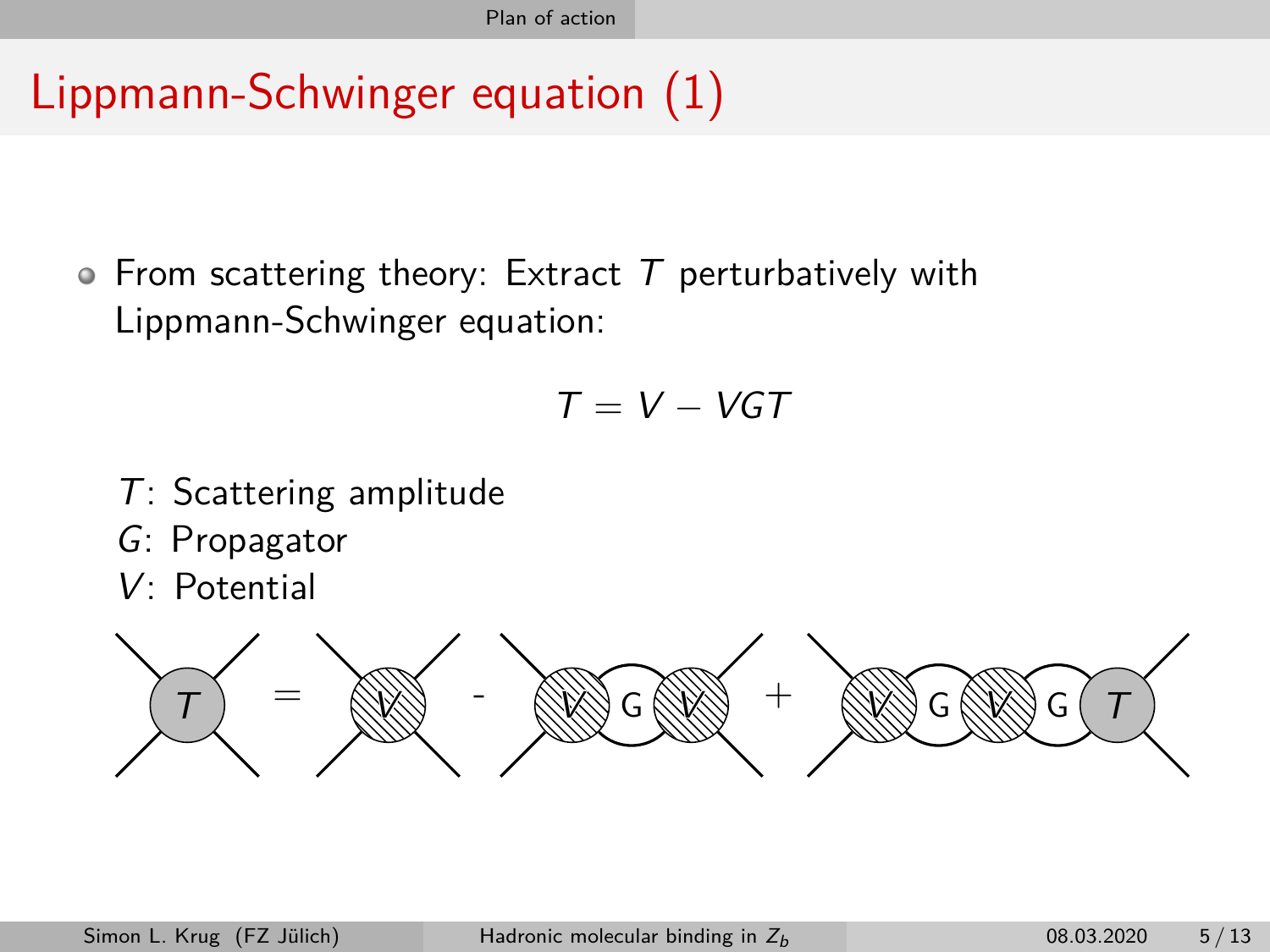## Lippmann-Schwinger equation (2)

Coupled-Channel Lippmann-Schwinger equation

$$
T_{\alpha\beta}\left(E,\vec{p},\vec{p}'\right) = V_{\alpha\beta}^{\text{eff}}\left(\vec{p},\vec{p}'\right) - \sum_{\gamma} \int \frac{d^3\vec{q}}{(2\pi)^3} V_{\alpha\gamma}^{\text{eff}}\left(\vec{p},\vec{q}\right) G_{\gamma}\left(E,\vec{q}\right) T_{\gamma\beta}\left(E,\vec{q},\vec{p}'\right)
$$

$$
\mathsf{G}_{\gamma}\left(\mathsf{E},\vec{\mathsf{q}}\right)=\frac{1}{\frac{\vec{\mathsf{q}}^{\,2}}{2\mu_{\gamma}}+m_{1,\gamma}+m_{2,\gamma}-\mathsf{E}-i\epsilon}
$$

 $E:$  Total energy of the system [Baru et al., [2019\]](#page-30-2)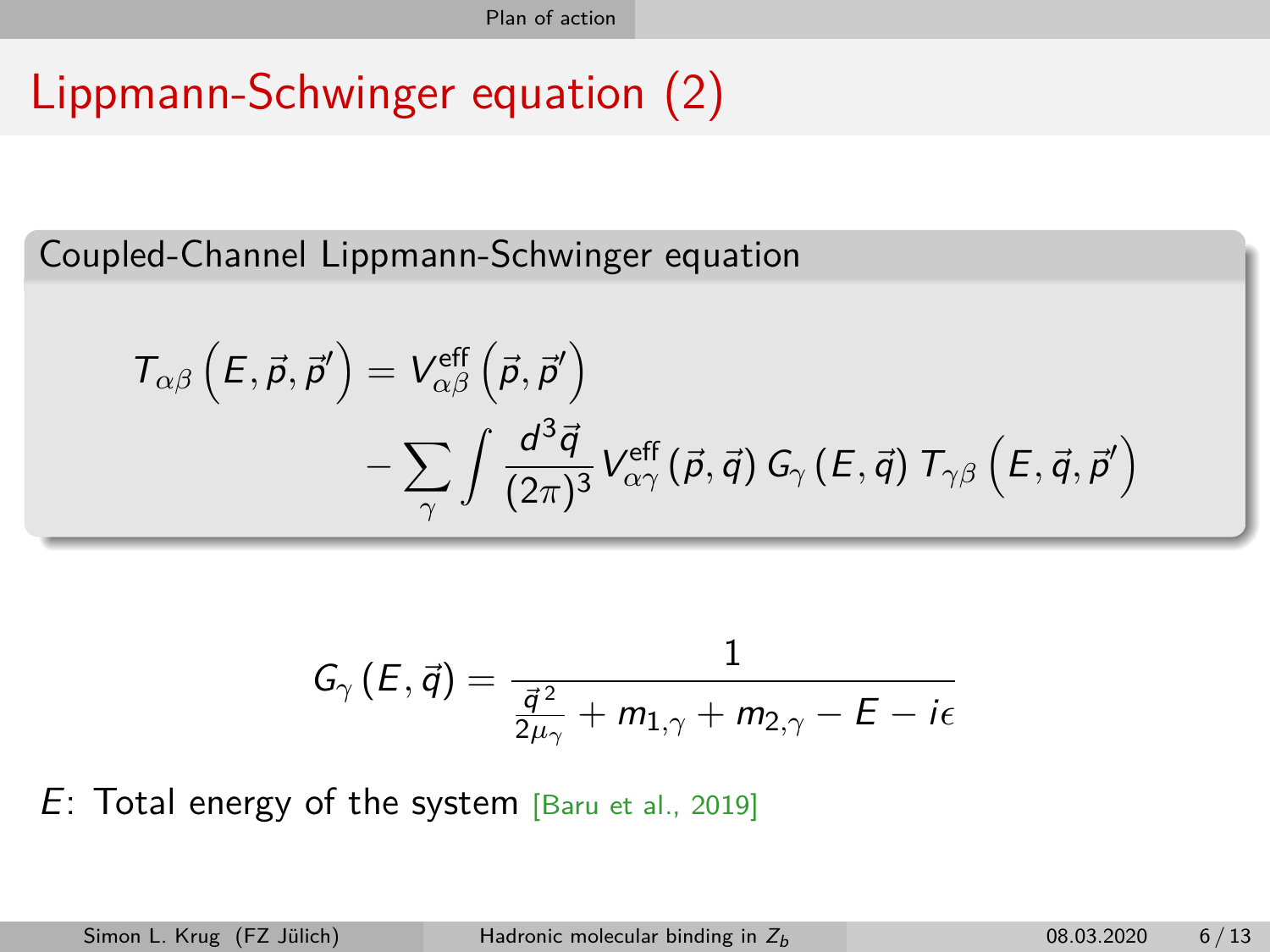#### Two-particle basis

Basis of the two-particle system:

$$
1^{+-}:\quad \alpha,\beta,\gamma=\left\{B\bar{B}^{*}(^{3}S_{1}),B\bar{B}^{*}(^{3}D_{1}),B^{*}\bar{B}^{*}(^{3}S_{1}),B^{*}\bar{B}^{*}(^{3}D_{1})\right\}
$$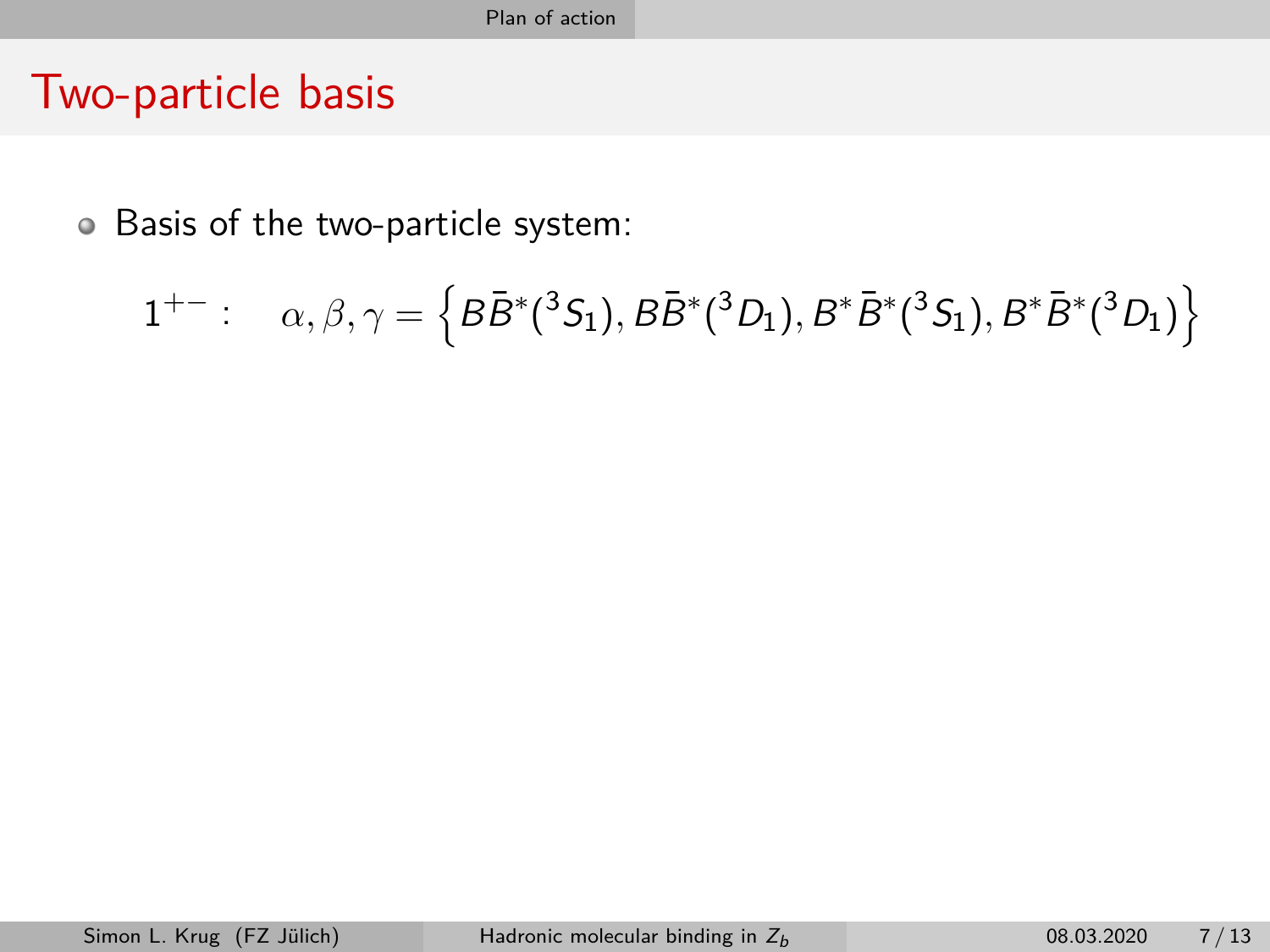#### Two-particle basis

Basis of the two-particle system:

1<sup>+-</sup>: 
$$
\alpha, \beta, \gamma = \left\{ B\bar{B}^*(^3S_1), B\bar{B}^*(^3D_1), B^*\bar{B}^*(^3S_1), B^*\bar{B}^*(^3D_1) \right\}
$$
  
\n0<sup>++</sup>:  $\alpha, \beta, \gamma = \left\{ B\bar{B}(^1S_0), B^*\bar{B}^*(^1S_0), B^*\bar{B}^*(^5D_0) \right\}$   
\n1<sup>++</sup>:  $\alpha, \beta, \gamma = \left\{ B\bar{B}^*(^3S_1), B\bar{B}^*(^3D_1), B^*\bar{B}^*(^5D_1) \right\}$   
\n2<sup>++</sup>:  $\alpha, \beta, \gamma = \left\{ B\bar{B}(^1D_2), B\bar{B}^*(^3D_2), B^*\bar{B}^*(^5S_2), B^*\bar{B}^*(^1D_2), B^*\bar{B}^*(^5D_2), B^*\bar{B}^*(^5G_2) \right\}$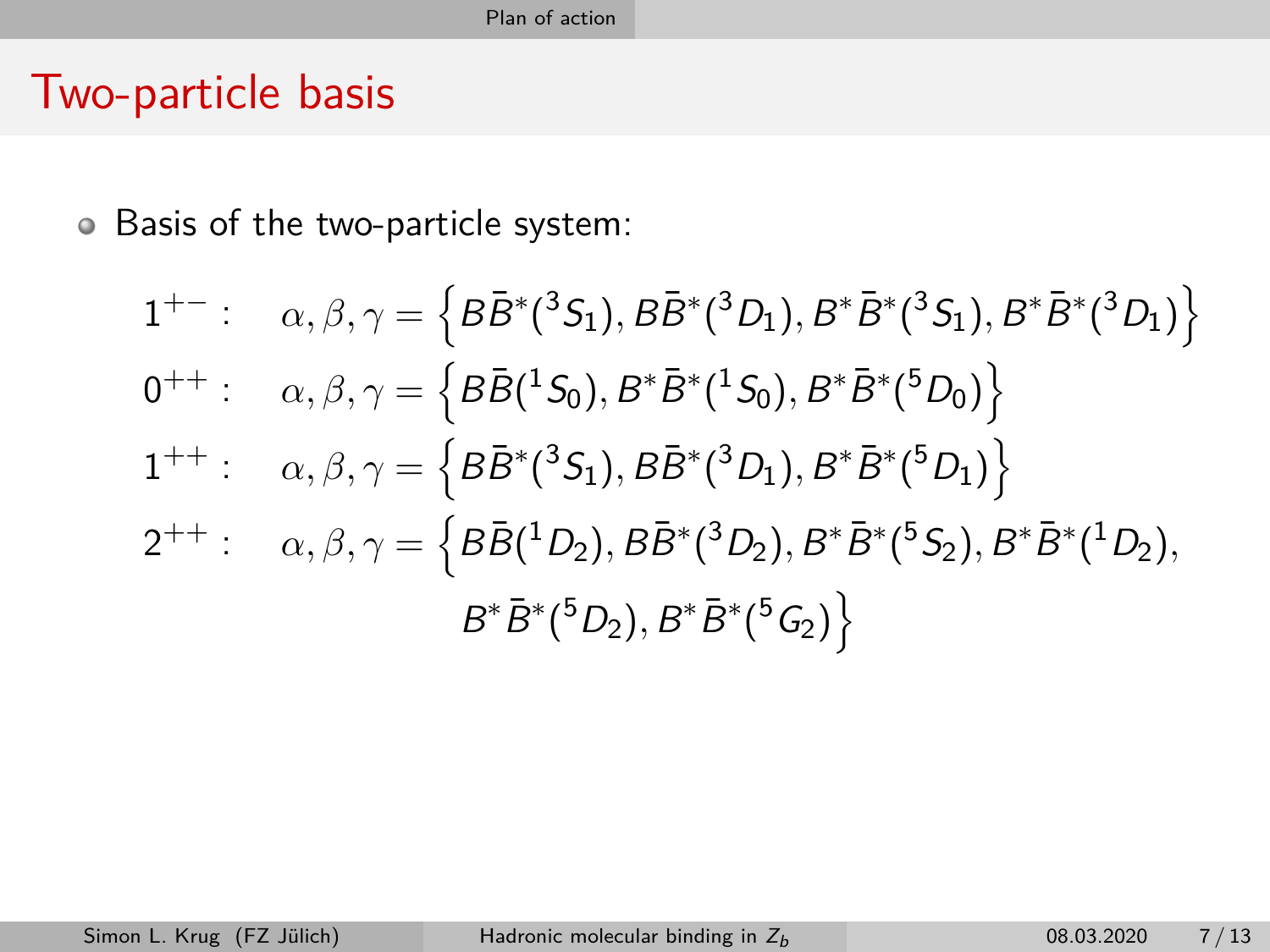#### Two-particle basis

Basis of the two-particle system:  $\bullet$ 

1<sup>+-</sup>: 
$$
\alpha, \beta, \gamma = \left\{ B\bar{B}^*(^3S_1), B\bar{B}^*(^3D_1), B^*\bar{B}^*(^3S_1), B^*\bar{B}^*(^3D_1) \right\}
$$
  
\n0<sup>++</sup>:  $\alpha, \beta, \gamma = \left\{ B\bar{B}(^1S_0), B^*\bar{B}^*(^1S_0), B^*\bar{B}^*(^5D_0) \right\}$   
\n1<sup>++</sup>:  $\alpha, \beta, \gamma = \left\{ B\bar{B}^*(^3S_1), B\bar{B}^*(^3D_1), B^*\bar{B}^*(^5D_1) \right\}$   
\n2<sup>++</sup>:  $\alpha, \beta, \gamma = \left\{ B\bar{B}(^1D_2), B\bar{B}^*(^3D_2), B^*\bar{B}^*(^5S_2), B^*\bar{B}^*(^1D_2), B^*\bar{B}^*(^5D_2), B^*\bar{B}^*(^5D_2) \right\}$ 

Obtain one T-matrix for each  $J^{PC} = \{1^{+-}, 0^{++}, 1^{++}, 2^{++}\}.$ Only  $V^{\text{eff}}$  remains to be calculated...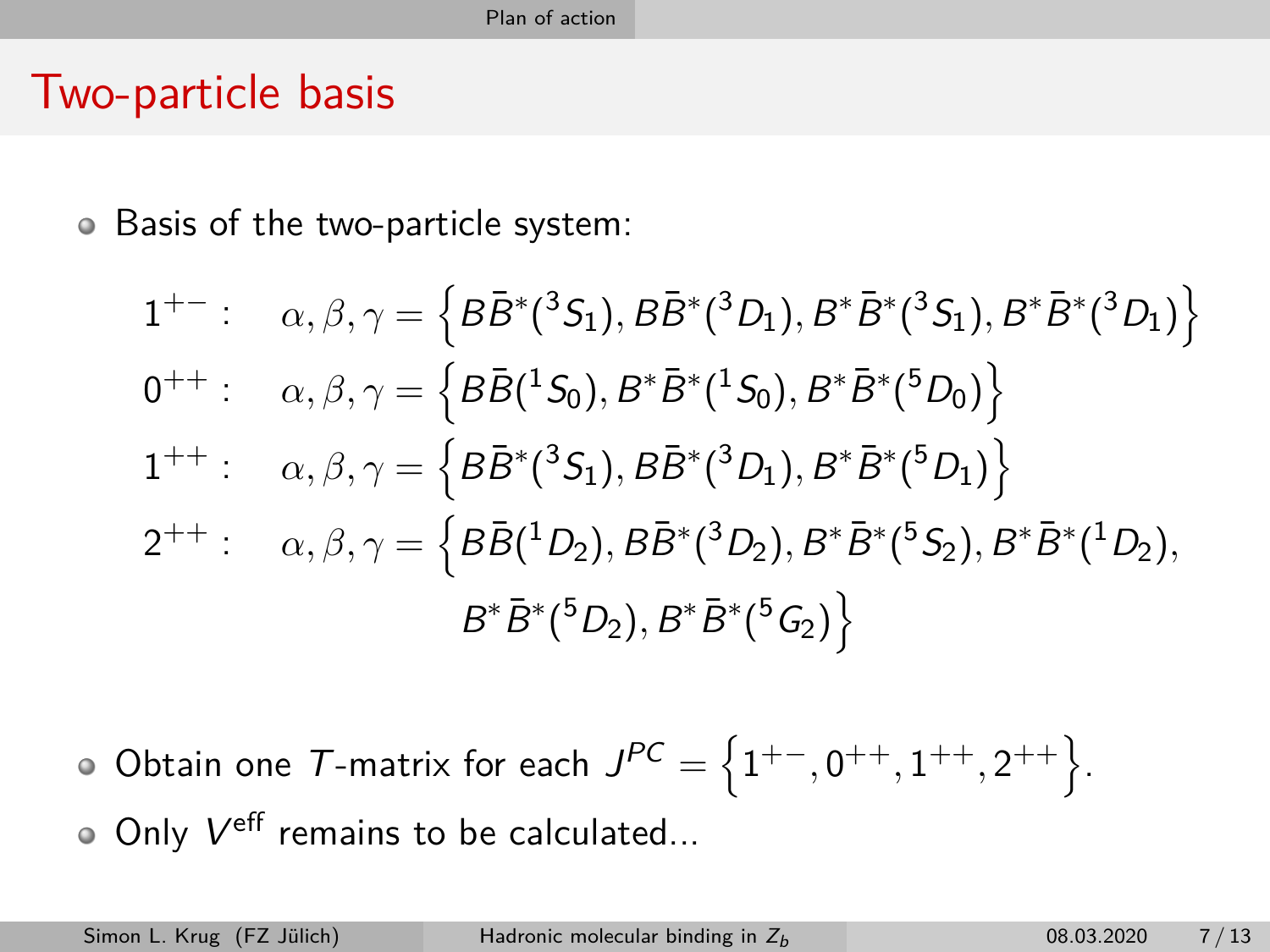## <span id="page-15-0"></span>EFT from QCD

Lagrangian of QCD:

$$
\mathcal{L}_{\text{QCD}} = \bar{q} \left( i \gamma_{\mu} \mathcal{D}^{\mu} - M \right) q - \frac{1}{4} \mathcal{G}_{\mu\nu,a} \mathcal{G}_{a}^{\mu\nu}
$$

$$
\mathcal{D}_{\mu} = \partial_{\mu} - i g \frac{\lambda_{a}}{2} \mathcal{A}_{\mu,a}
$$

$$
\mathcal{G}_{\mu\nu,a} = \partial_{\mu} \mathcal{A}_{\nu,a} - \partial_{\nu} \mathcal{A}_{\mu,a} + g f_{abc} \mathcal{A}_{\mu,b} \mathcal{A}_{\nu,c}
$$

 $\Rightarrow$  Gluon as gauge bosons between quarks.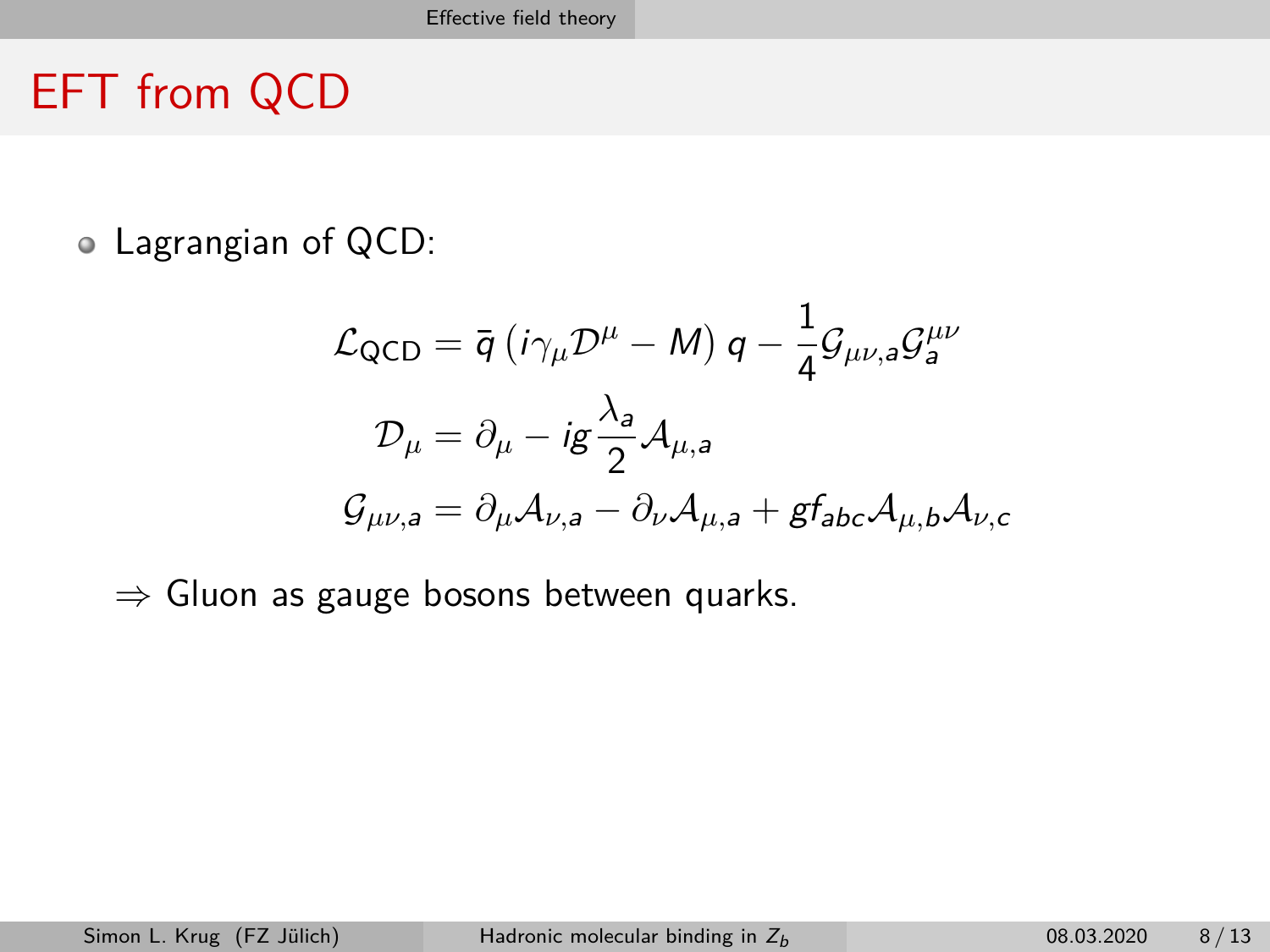## EFT from QCD

Lagrangian of QCD:

$$
\mathcal{L}_{\text{QCD}} = \bar{q} \left( i \gamma_{\mu} \mathcal{D}^{\mu} - M \right) q - \frac{1}{4} \mathcal{G}_{\mu\nu,a} \mathcal{G}_{a}^{\mu\nu}
$$

$$
\mathcal{D}_{\mu} = \partial_{\mu} - i \mathcal{g} \frac{\lambda_{a}}{2} \mathcal{A}_{\mu,a}
$$

$$
\mathcal{G}_{\mu\nu,a} = \partial_{\mu} \mathcal{A}_{\nu,a} - \partial_{\nu} \mathcal{A}_{\mu,a} + \mathcal{g} f_{abc} \mathcal{A}_{\mu,b} \mathcal{A}_{\nu,c}
$$

 $\Rightarrow$  Gluon as gauge bosons between quarks.

Problem: Low-energy QCD ( <sup>√</sup> s *<* ΛQCD ∼ 200 MeV) is non-perturbative.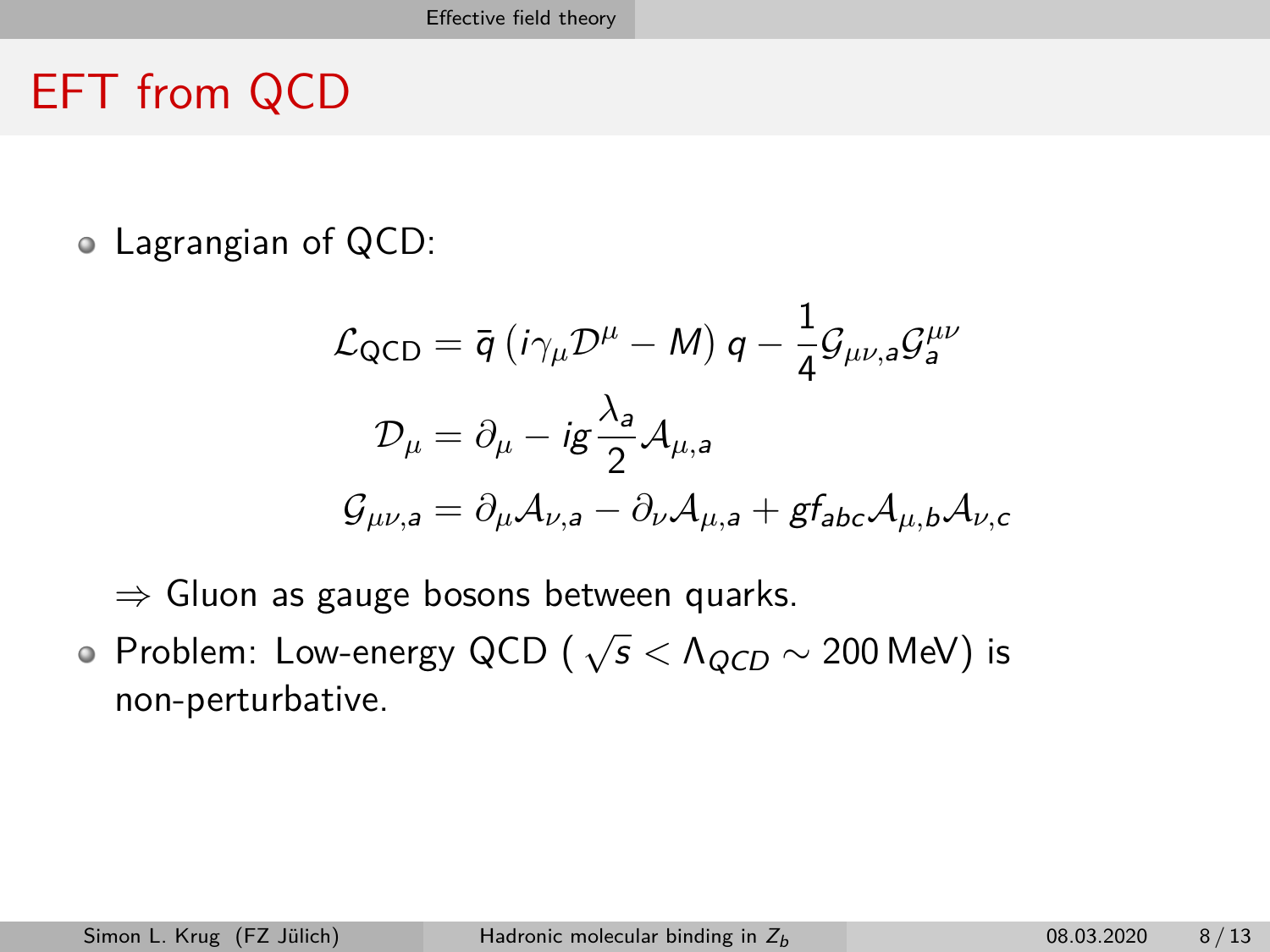## EFT from QCD

Lagrangian of QCD:

$$
\mathcal{L}_{\text{QCD}} = \bar{q} (i\gamma_{\mu} \mathcal{D}^{\mu} - M) q - \frac{1}{4} \mathcal{G}_{\mu\nu,a} \mathcal{G}_{a}^{\mu\nu}
$$

$$
\mathcal{D}_{\mu} = \partial_{\mu} - i \mathbf{g} \frac{\lambda_{a}}{2} \mathcal{A}_{\mu,a}
$$

$$
\mathcal{G}_{\mu\nu,a} = \partial_{\mu} \mathcal{A}_{\nu,a} - \partial_{\nu} \mathcal{A}_{\mu,a} + \mathbf{g} f_{abc} \mathcal{A}_{\mu,b} \mathcal{A}_{\nu,c}
$$

 $\Rightarrow$  Gluon as gauge bosons between quarks.

- Problem: Low-energy QCD ( <sup>√</sup> s *<* ΛQCD ∼ 200 MeV) is non-perturbative.
- Goal: Find effective field theory (EFT) with same underlying symmetry and perturbative low-energy behavior.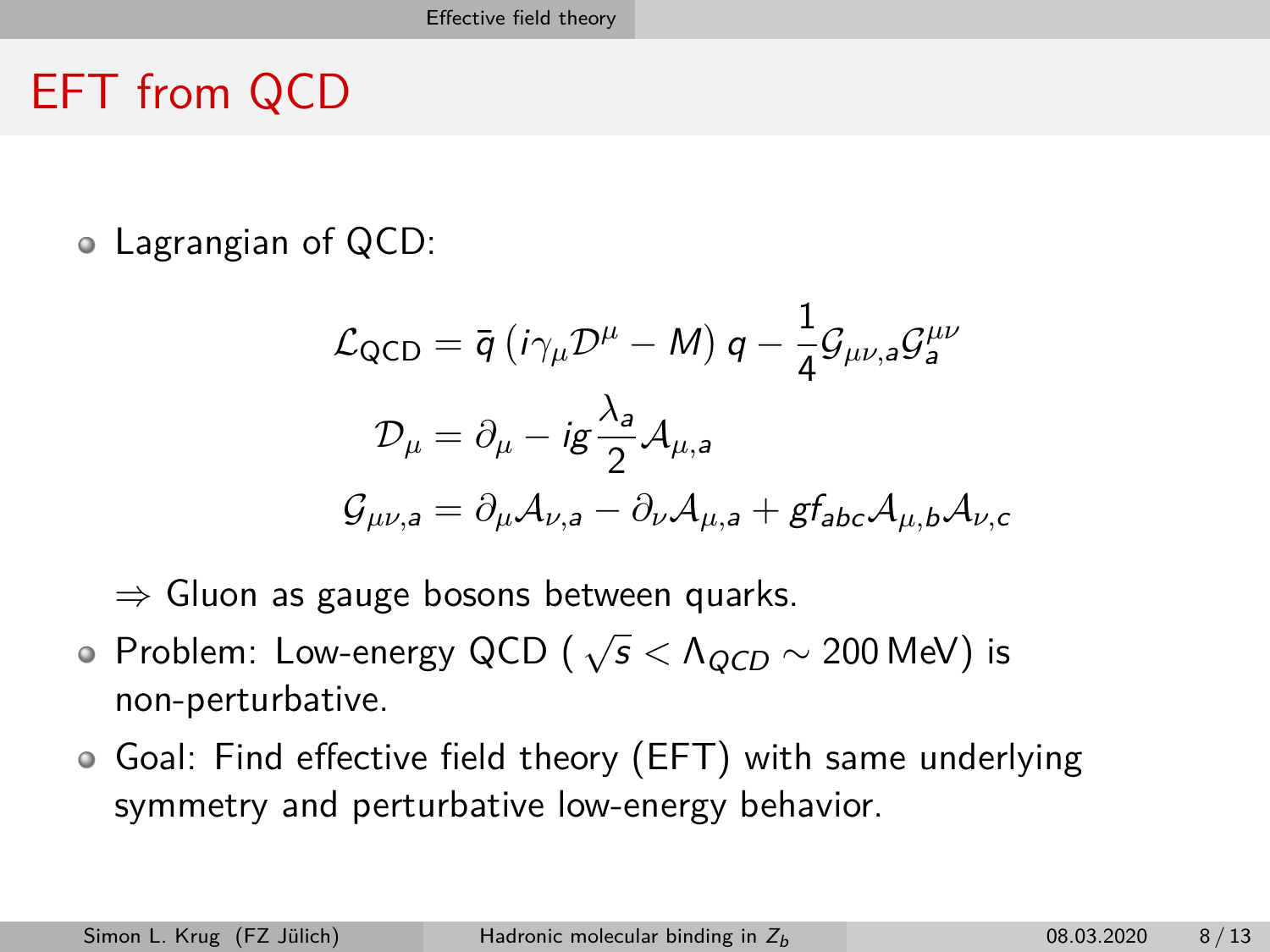### Heavy quark effective theory

M includes quark masses:  $\bullet$ 

> $m_{\mu} \approx 2$  MeV  $m_d \approx 5$  MeV  $m_s \approx 93$  MeV  $m_c, m_b, m_t \gg \Lambda_{QCD}$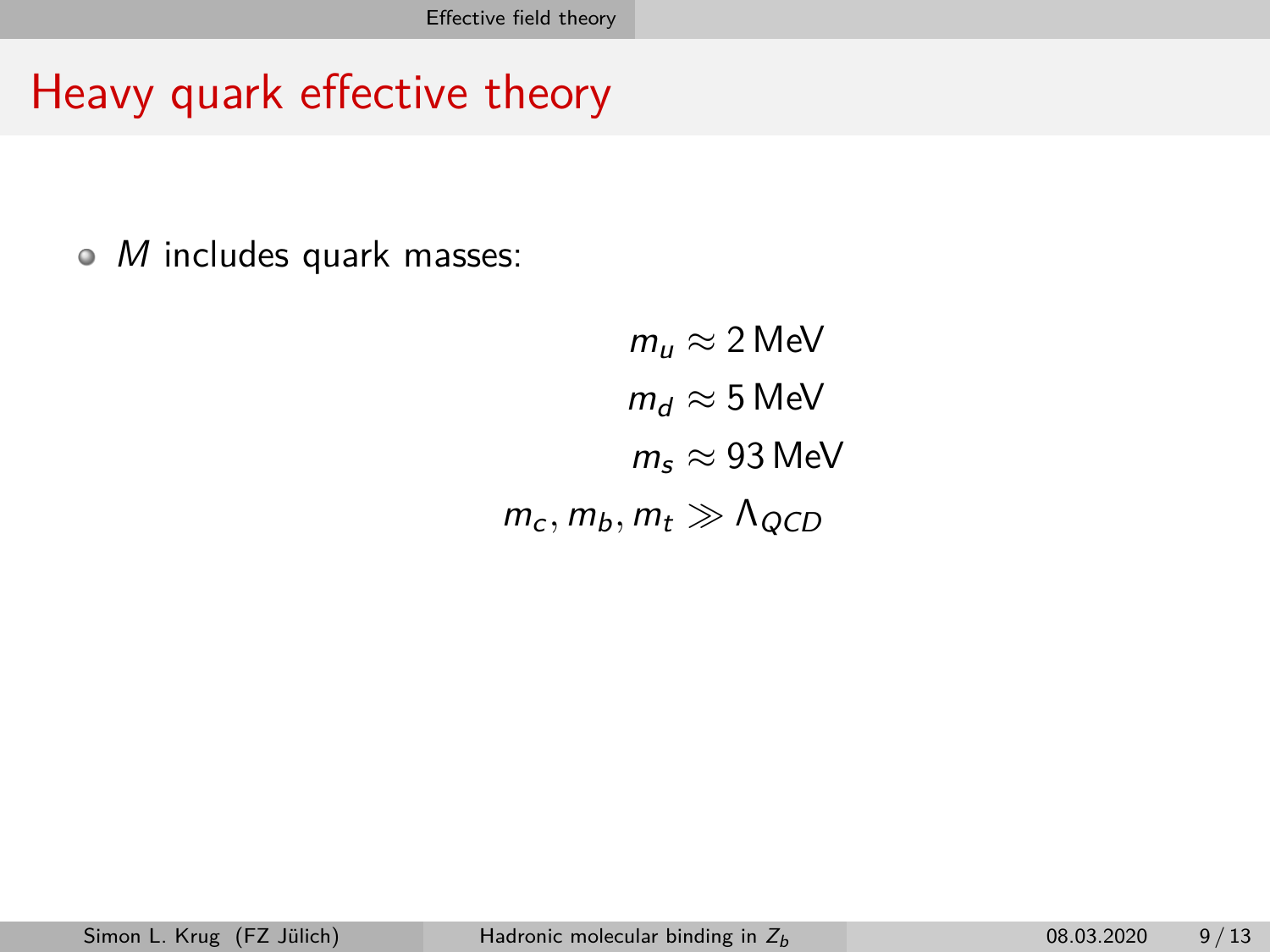### Heavy quark effective theory

M includes quark masses:  $\bullet$ 

> $m_{\mu} \approx 2$  MeV  $m_d \approx 5$  MeV  $m_s \approx 93$  MeV  $m_c, m_b, m_t \gg \Lambda_{QCD}$

*b*,  $\bar{b}$  inside  $B^{(*)}$ ,  $\bar{B}^{(*)}$  are present. Use HQET: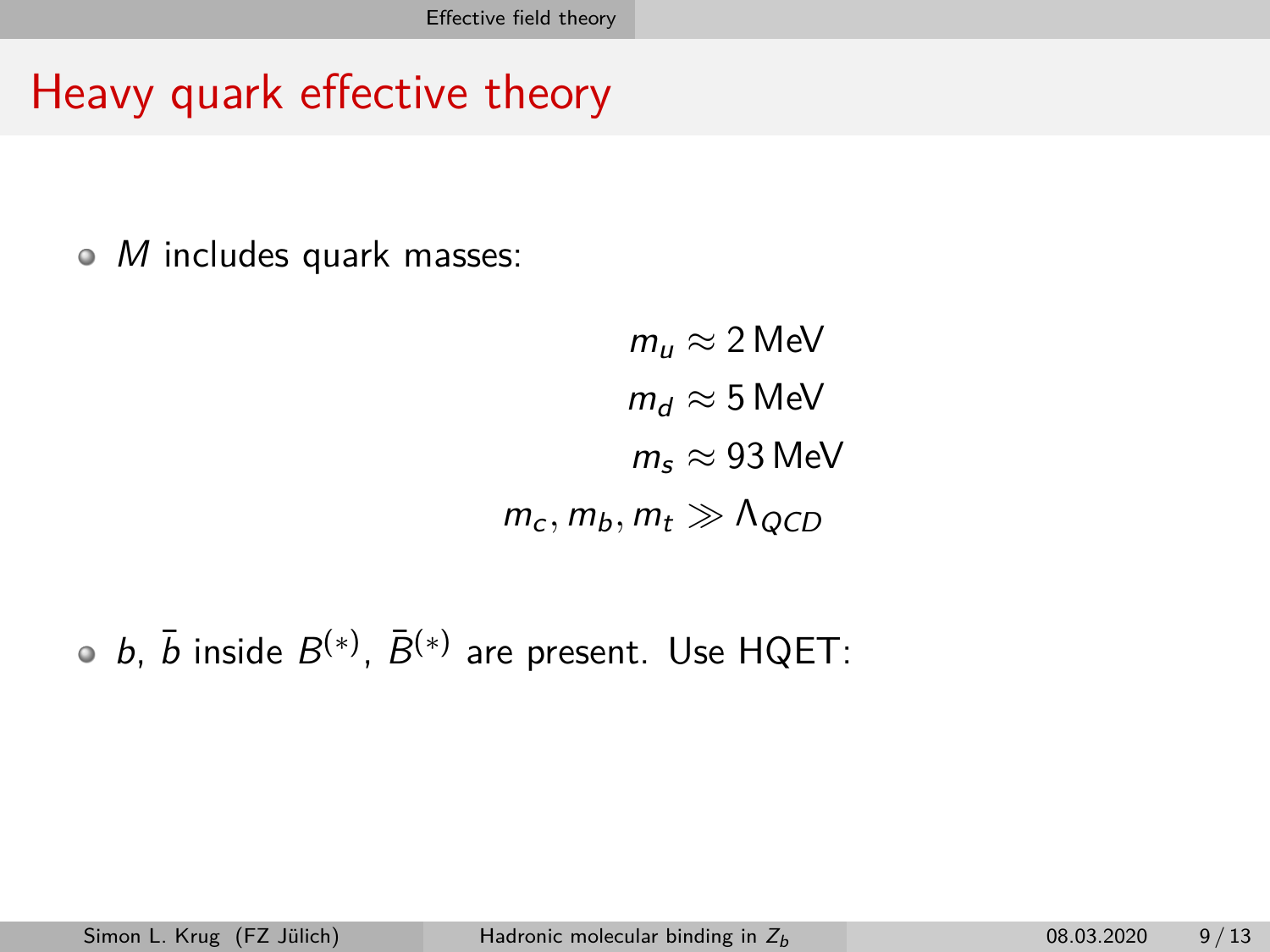## Heavy quark effective theory

M includes quark masses:  $\bullet$ 

> $m_{\mu} \approx 2$  MeV  $m_d \approx 5$  MeV  $m_s \approx 93$  MeV  $m_c$ ,  $m_b$ ,  $m_t \gg \Lambda_{QCD}$

*b*,  $\bar{b}$  inside  $B^{(*)}$ ,  $\bar{B}^{(*)}$  are present. Use HQET:

- Assume b,  $\overline{b}$  quasi-stable.
- $m_b \longrightarrow \infty$ : b, b static, only spectator quark.
- $m_q \rightarrow 0$ :  $\bar{q}$ , q carries residual momentum, relativistic treatment.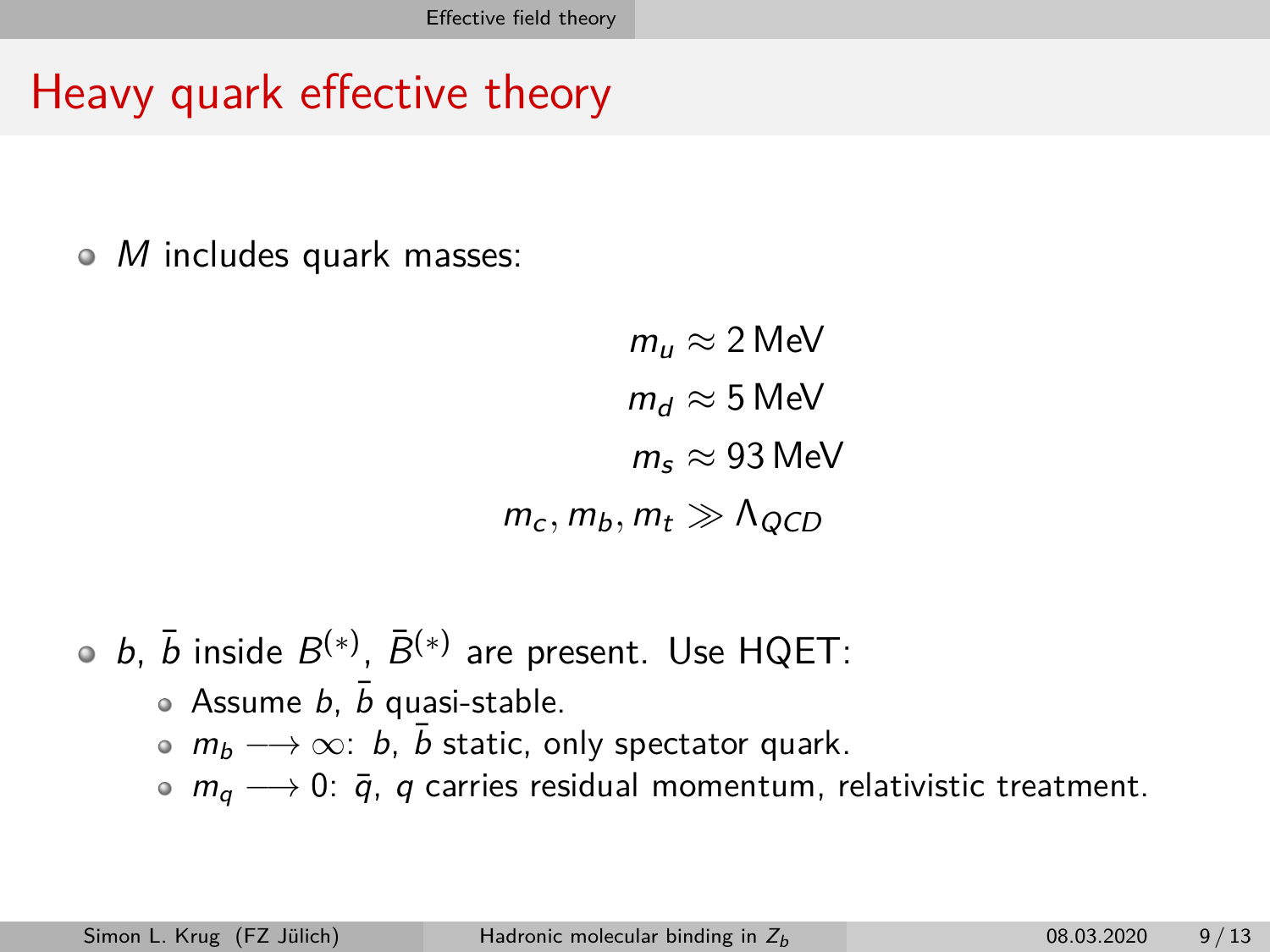#### Chiral perturbation theory

Limit of vanishing quark masses:

$$
\mathcal{L}_{\text{QCD}} \longrightarrow \mathcal{L}_{\text{QCD}}^0 = \overline{q} i \gamma_\mu \mathcal{D}^\mu q - \frac{1}{4} \mathcal{G}_{\mu\nu,a} \mathcal{G}_a^{\mu\nu}
$$

$$
= \overline{q}_{R} i \gamma_\mu \mathcal{D}^\mu q_R + \overline{q}_{L} i \gamma_\mu \mathcal{D}^\mu q_L - \frac{1}{4} \mathcal{G}_{\mu\nu,a} \mathcal{G}_a^{\mu\nu}
$$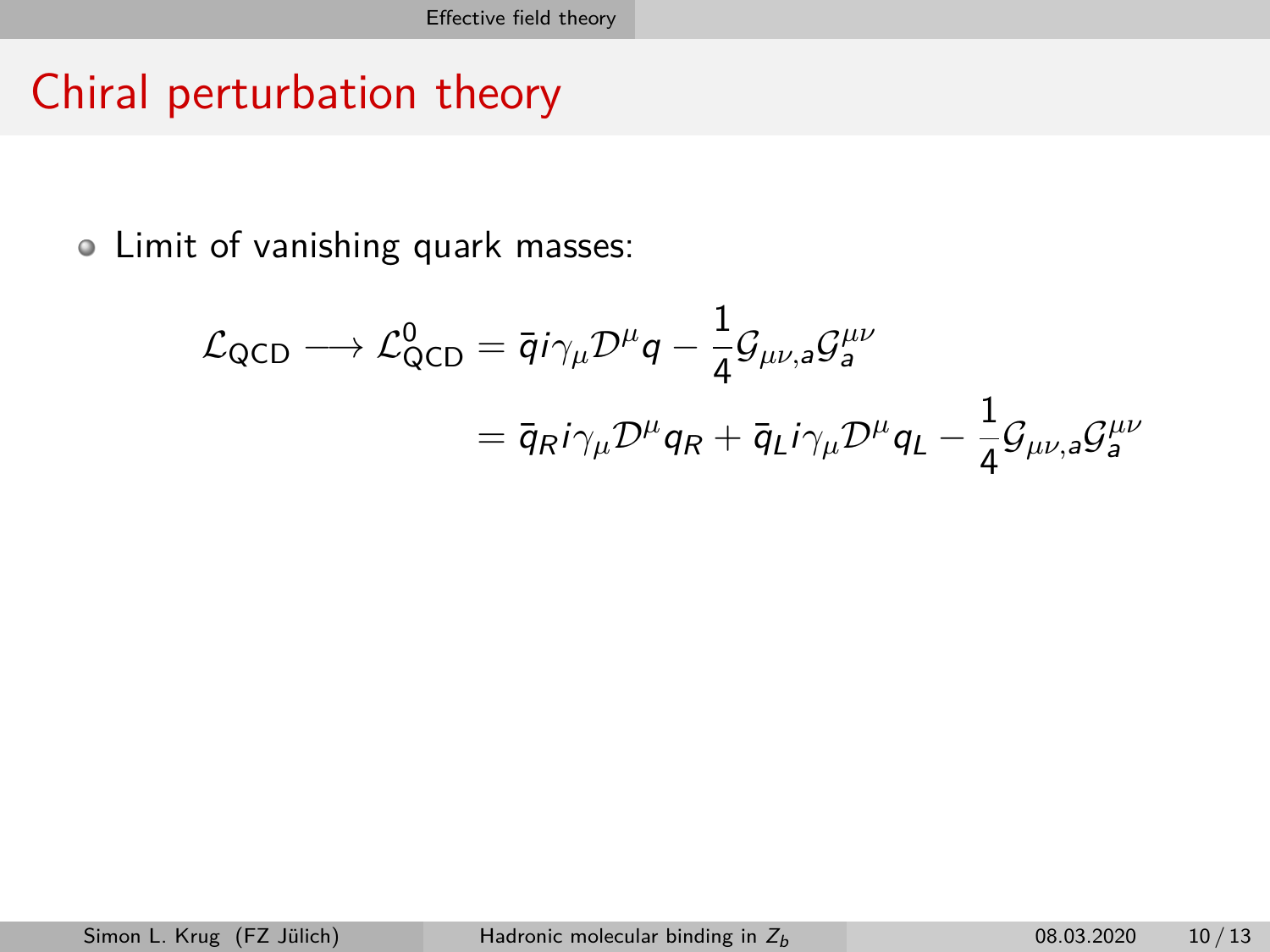#### Chiral perturbation theory

Limit of vanishing quark masses:

$$
\mathcal{L}_{\text{QCD}} \longrightarrow \mathcal{L}_{\text{QCD}}^0 = \overline{q} i \gamma_\mu \mathcal{D}^\mu q - \frac{1}{4} \mathcal{G}_{\mu\nu,a} \mathcal{G}_a^{\mu\nu}
$$

$$
= \overline{q}_{R} i \gamma_\mu \mathcal{D}^\mu q_R + \overline{q}_{L} i \gamma_\mu \mathcal{D}^\mu q_L - \frac{1}{4} \mathcal{G}_{\mu\nu,a} \mathcal{G}_a^{\mu\nu}
$$

$$
\bullet \,\, \mathsf{SU(2)}_L \times \mathsf{SU(2)}_R \longrightarrow \mathsf{SU(2)}_V \times \mathsf{SU(2)}_A \stackrel{\mathsf{SSB}}{\longrightarrow} \mathsf{SU(2)}_V
$$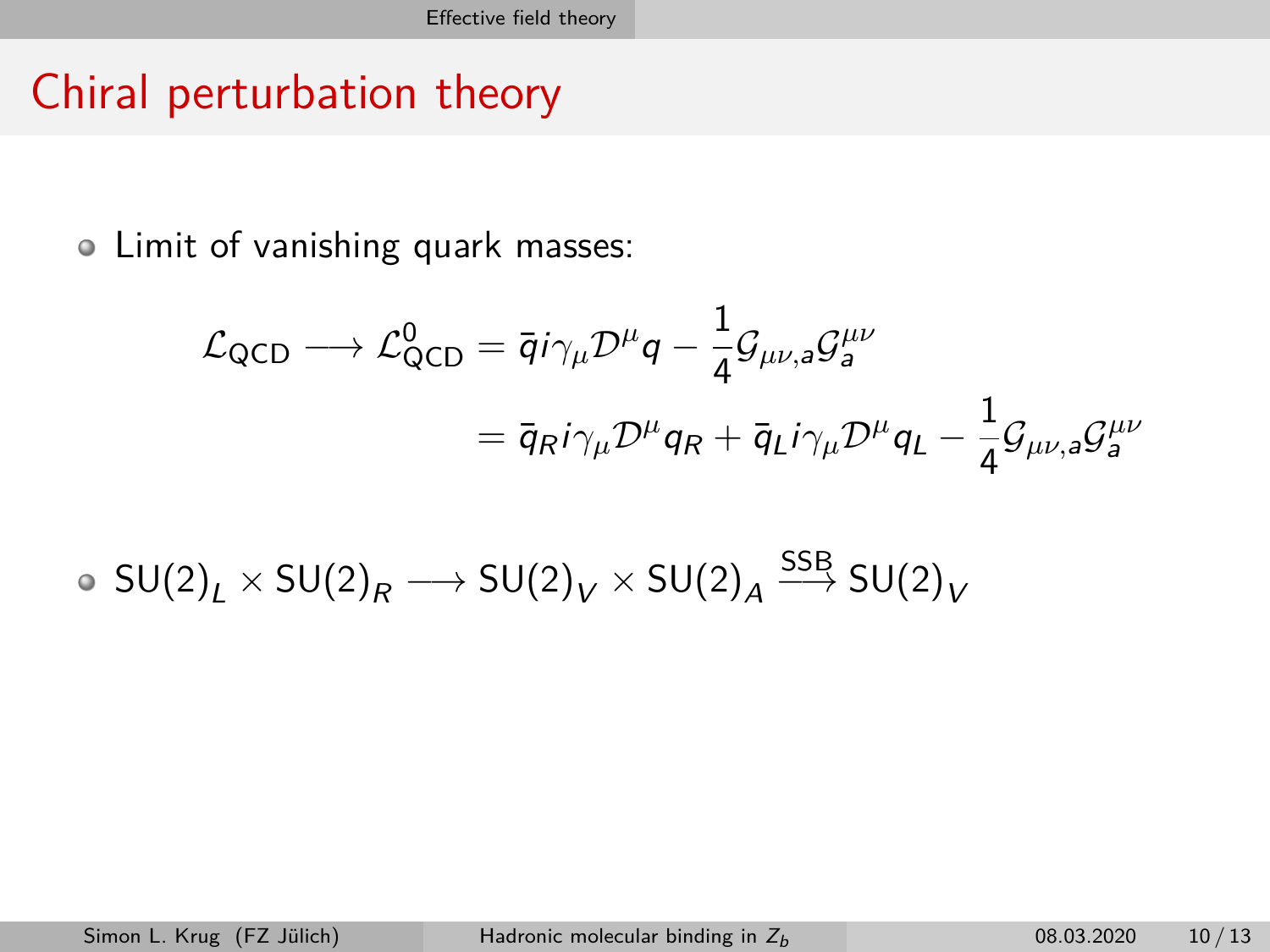#### Chiral perturbation theory

Limit of vanishing quark masses:

$$
\mathcal{L}_{\text{QCD}} \longrightarrow \mathcal{L}_{\text{QCD}}^0 = \overline{q} i \gamma_\mu \mathcal{D}^\mu q - \frac{1}{4} \mathcal{G}_{\mu\nu,a} \mathcal{G}_a^{\mu\nu}
$$

$$
= \overline{q}_{R} i \gamma_\mu \mathcal{D}^\mu q_R + \overline{q}_{L} i \gamma_\mu \mathcal{D}^\mu q_L - \frac{1}{4} \mathcal{G}_{\mu\nu,a} \mathcal{G}_a^{\mu\nu}
$$

- ${\sf SU(2)}_L \times {\sf SU(2)}_R \longrightarrow {\sf SU(2)}_V \times {\sf SU(2)}_A \stackrel{\sf SSB}{\longrightarrow} {\sf SU(2)}_V$
- Goldstone's theorem: A spontaneously broken global symmetery implies the existence of (massless) Goldstone bosons.

*π* <sup>+</sup>, *π* <sup>−</sup>, *π* 0

 $m_{\mu} \neq m_d \neq 0$  as perturbative corrections.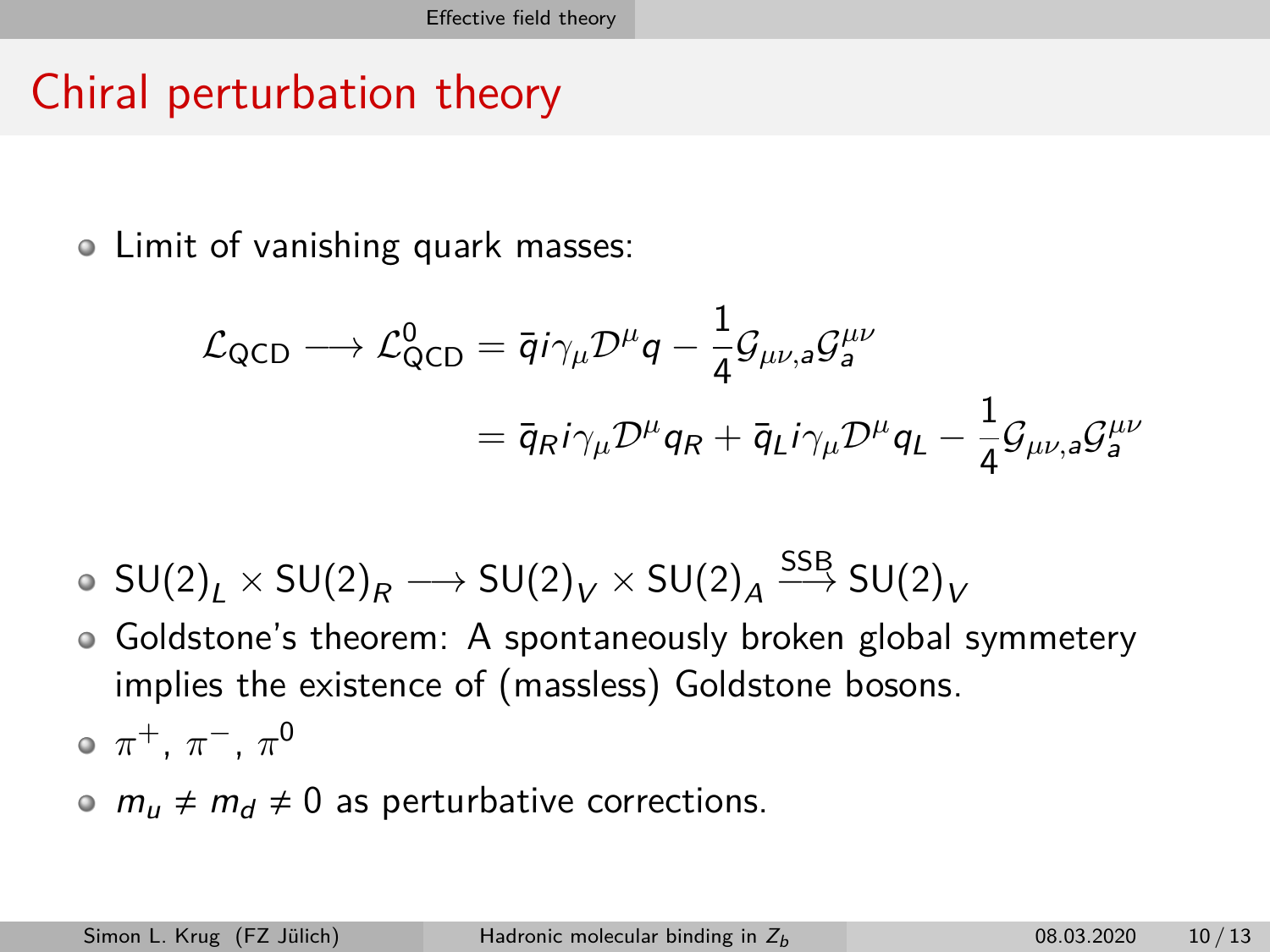#### EFT applied

- Effective field theory with  $SU(2)_{\text{isospin}}$  symmetry, Goldstone bosons (pions) mediate between  $B^{(*)}$ ,  $\bar{B}^{(*)} \Rightarrow \mathsf{HM}_{\chi}\mathsf{PT}.$
- Isospin of  $B^{(*)}$ ,  $\bar{B}^{(*)}$  is sufficient.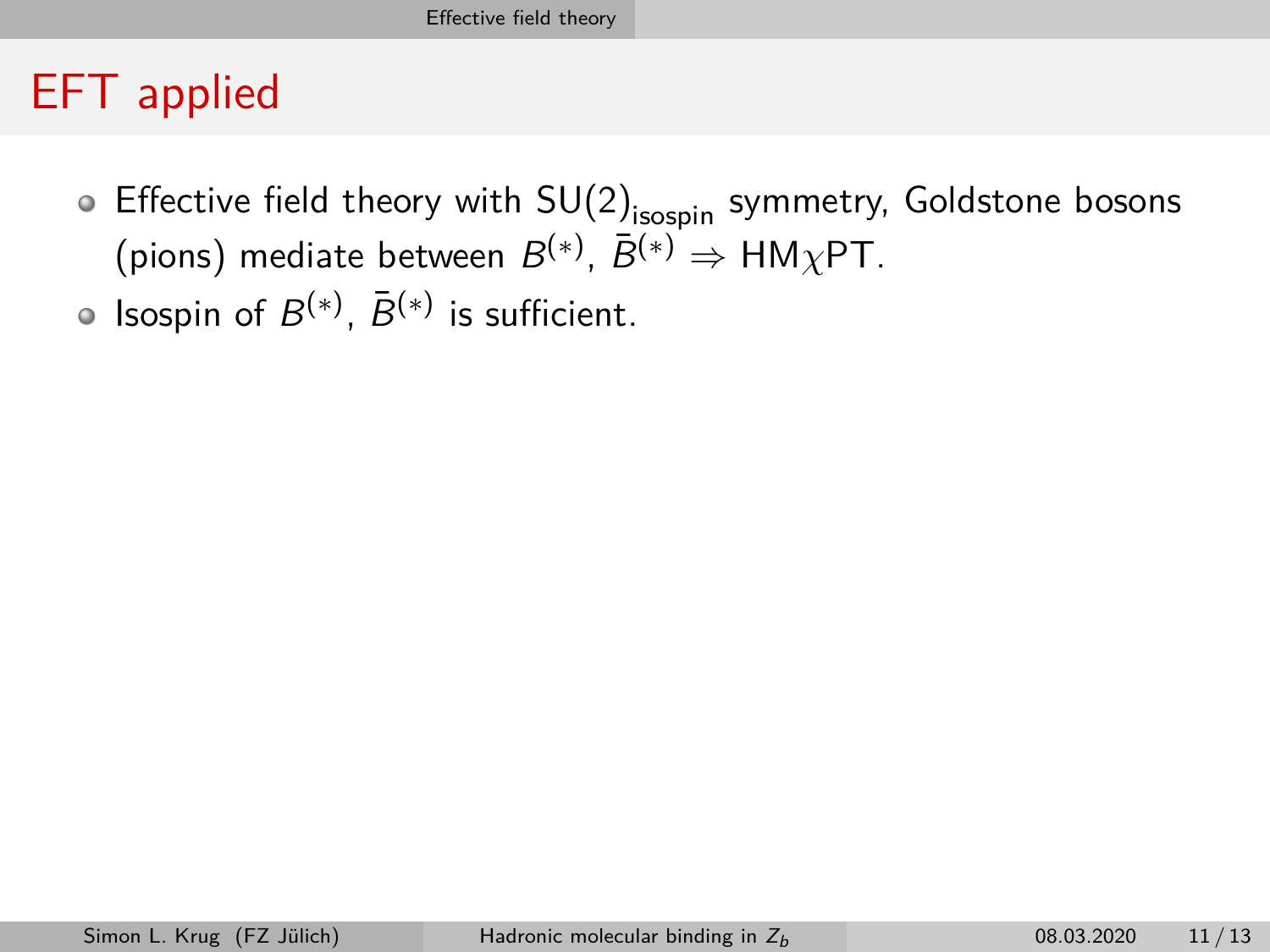#### EFT applied

- Effective field theory with  $SU(2)_{\text{isospin}}$  symmetry, Goldstone bosons (pions) mediate between  $B^{(*)}$ ,  $\bar{B}^{(*)} \Rightarrow \mathsf{HM}_{\chi}\mathsf{PT}.$
- Isospin of  $B^{(*)}$ ,  $\bar{B}^{(*)}$  is sufficient.

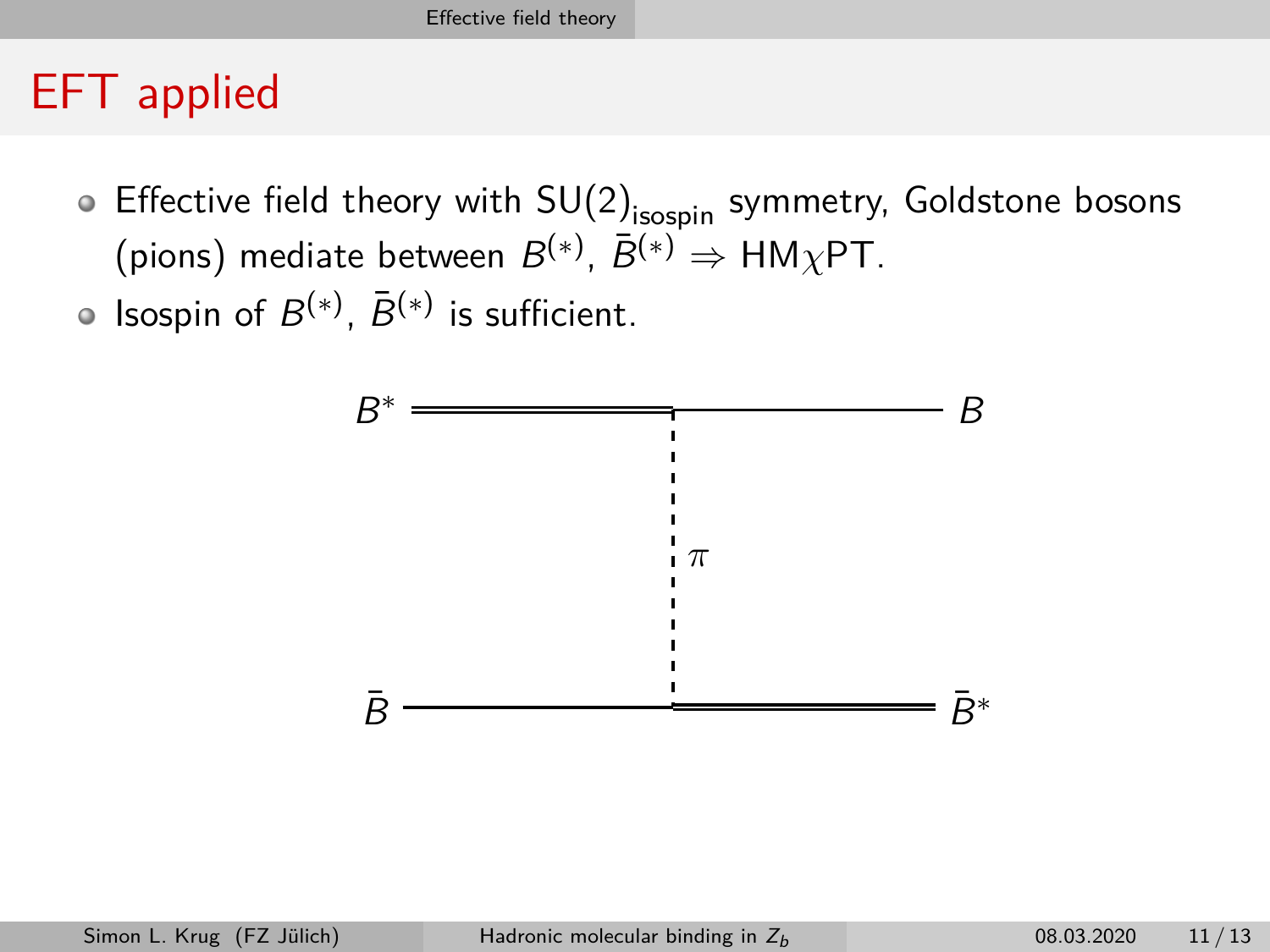## EFT applied

- **Effective field theory with SU(2)** isospin symmetry, Goldstone bosons (pions) mediate between  $B^{(*)}$ ,  $\bar{B}^{(*)} \Rightarrow \mathsf{HM}_{\chi}\mathsf{PT}.$
- Isospin of  $B^{(*)}$ ,  $\bar{B}^{(*)}$  is sufficient.



- Pions important for long-range part of interaction.
- $\bullet$  Total  $\sim$  200 diagrams at NLO.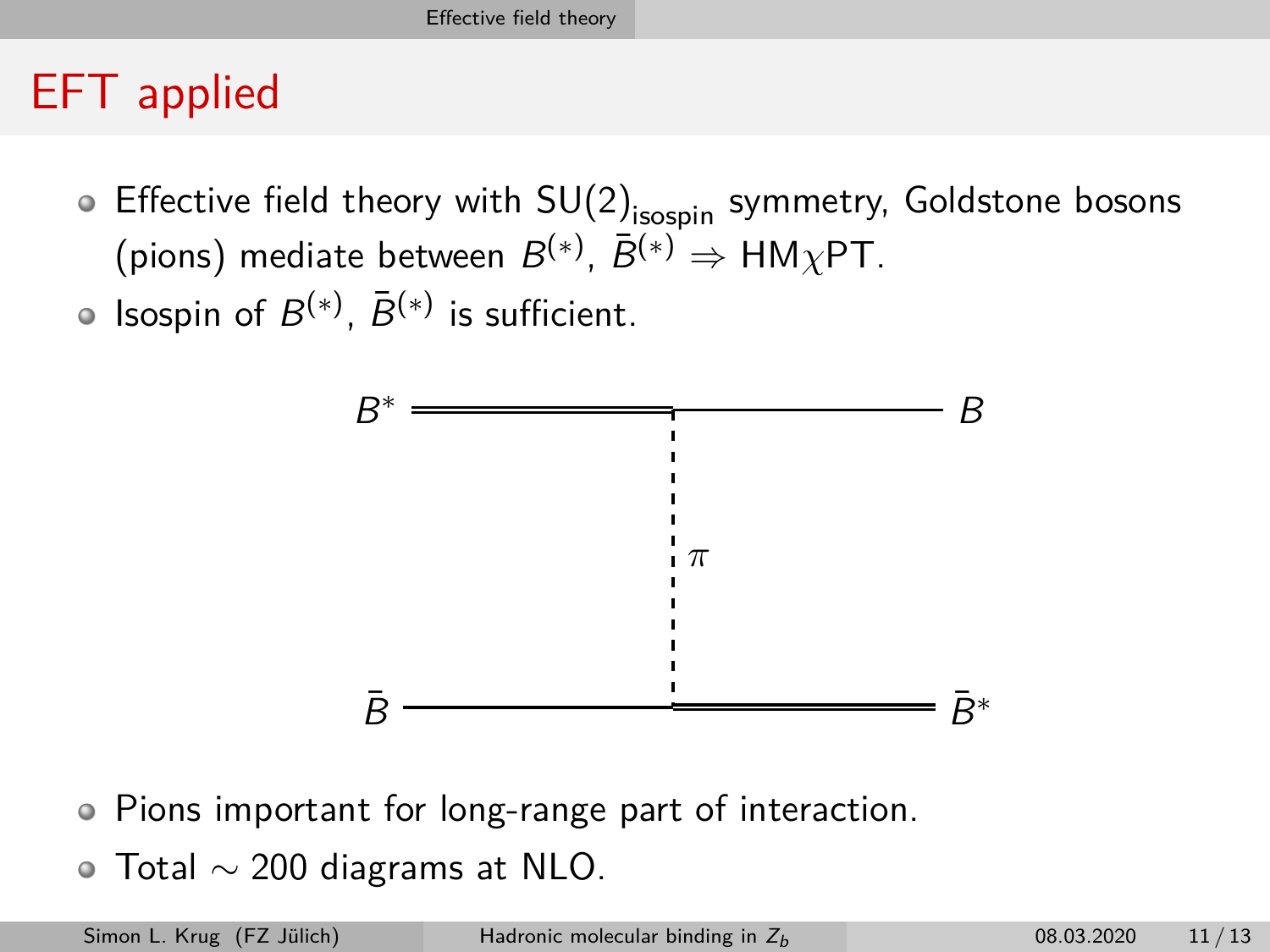#### <span id="page-27-0"></span>Example

- Selection of diagrams of  $B^*\bar{B} \longrightarrow B\bar{B}^*$  scattering:
	- LO (CT, 1PE)



NLO (CCT, C1PE, 2PE)

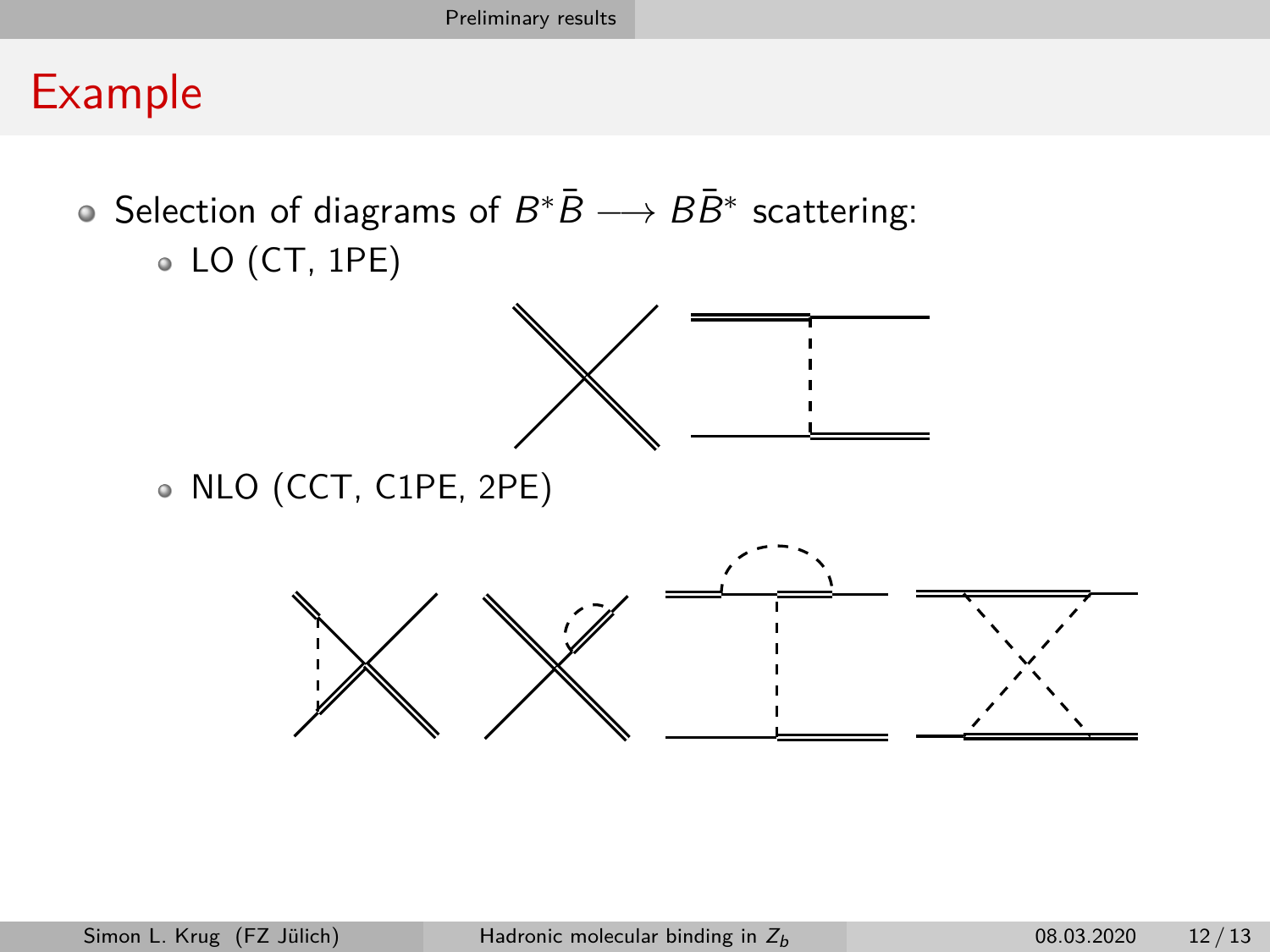#### Example

- Selection of diagrams of  $B^*\bar{B} \longrightarrow B\bar{B}^*$  scattering:
	- LO (CT, 1PE)



NLO (CCT, C1PE, 2PE)



V effs are calculated but not yet partial-wave projected.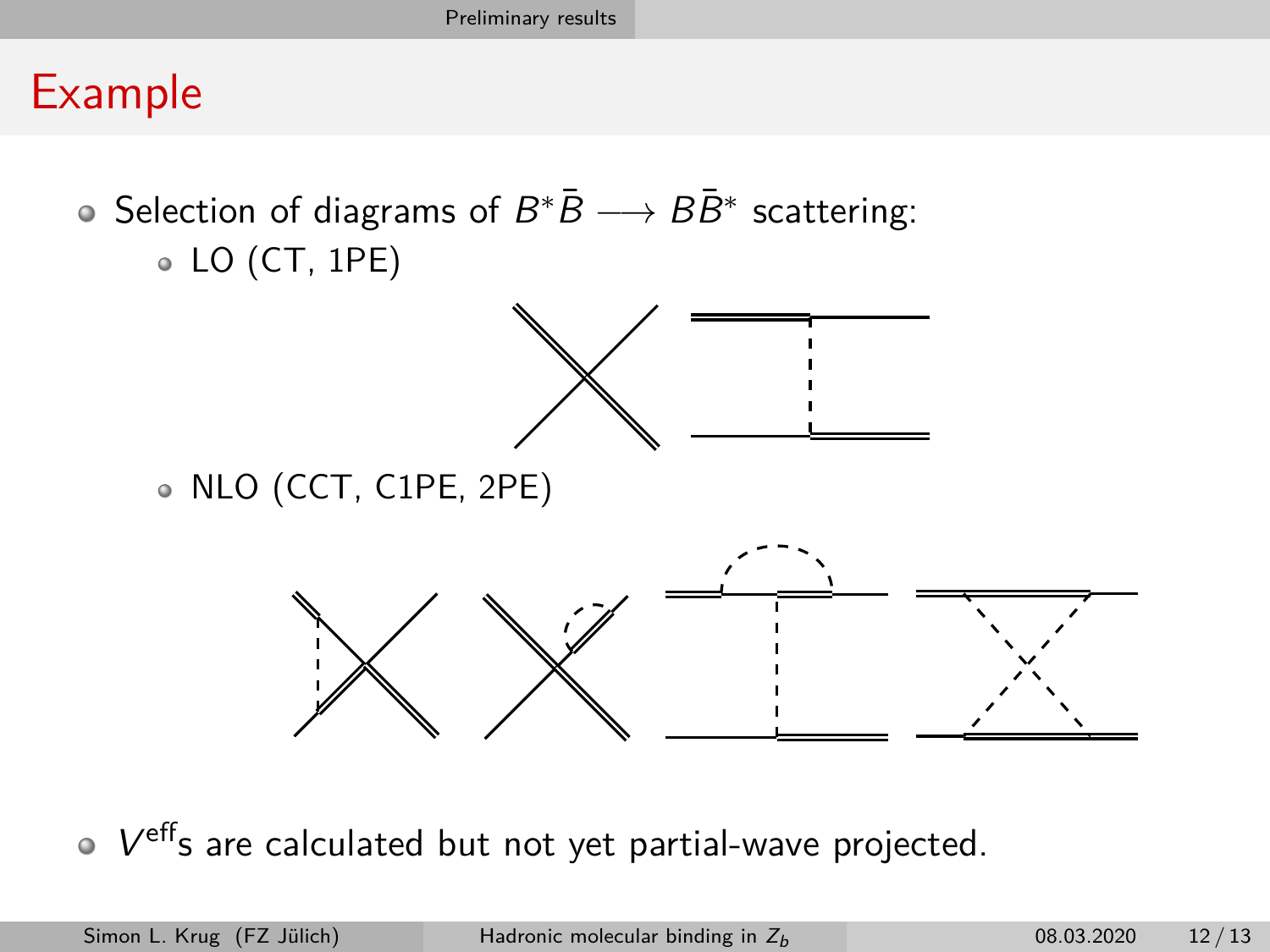# Thank you for your attention!